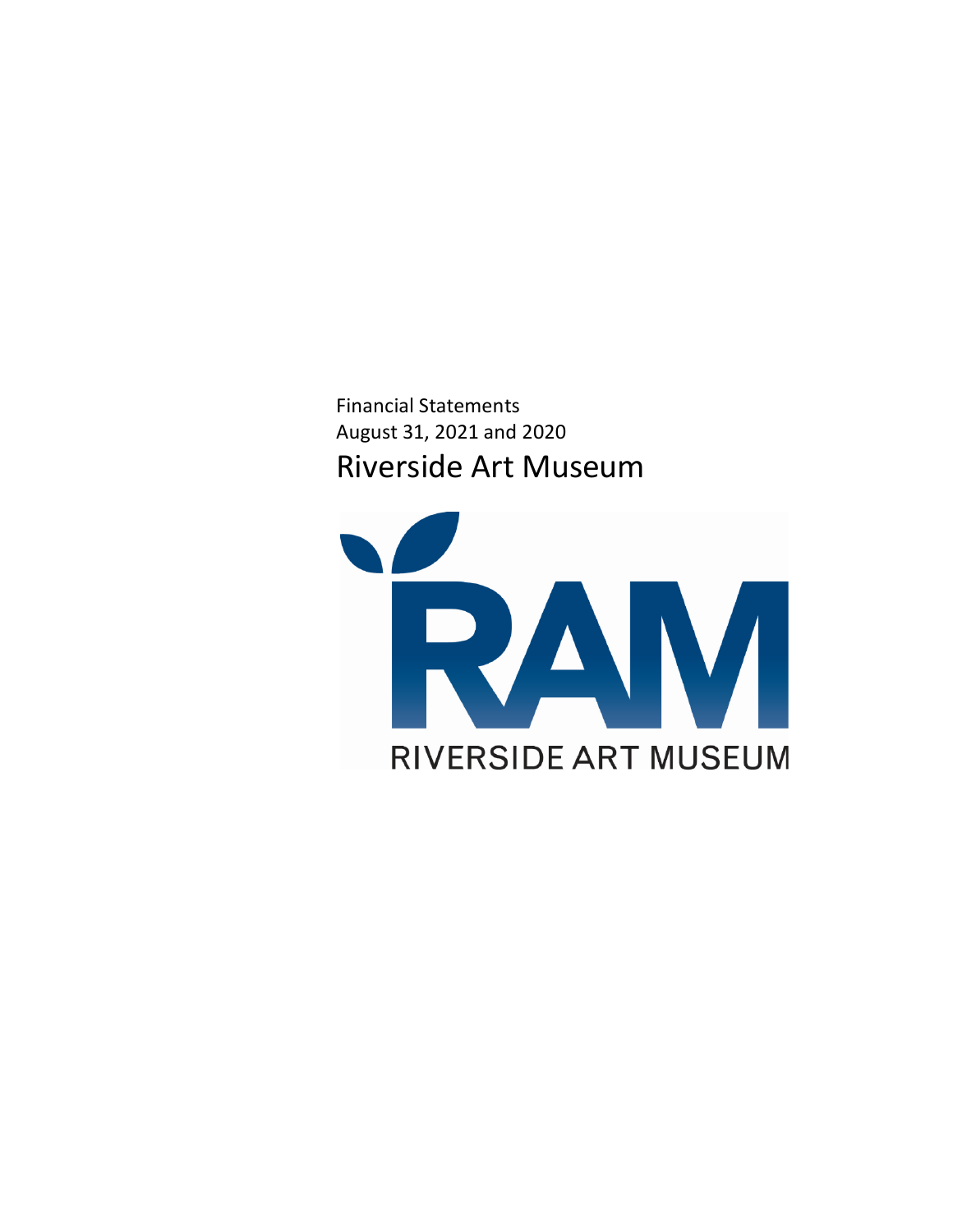| <b>Financial Statements</b> |  |
|-----------------------------|--|
|                             |  |
|                             |  |
|                             |  |
|                             |  |
|                             |  |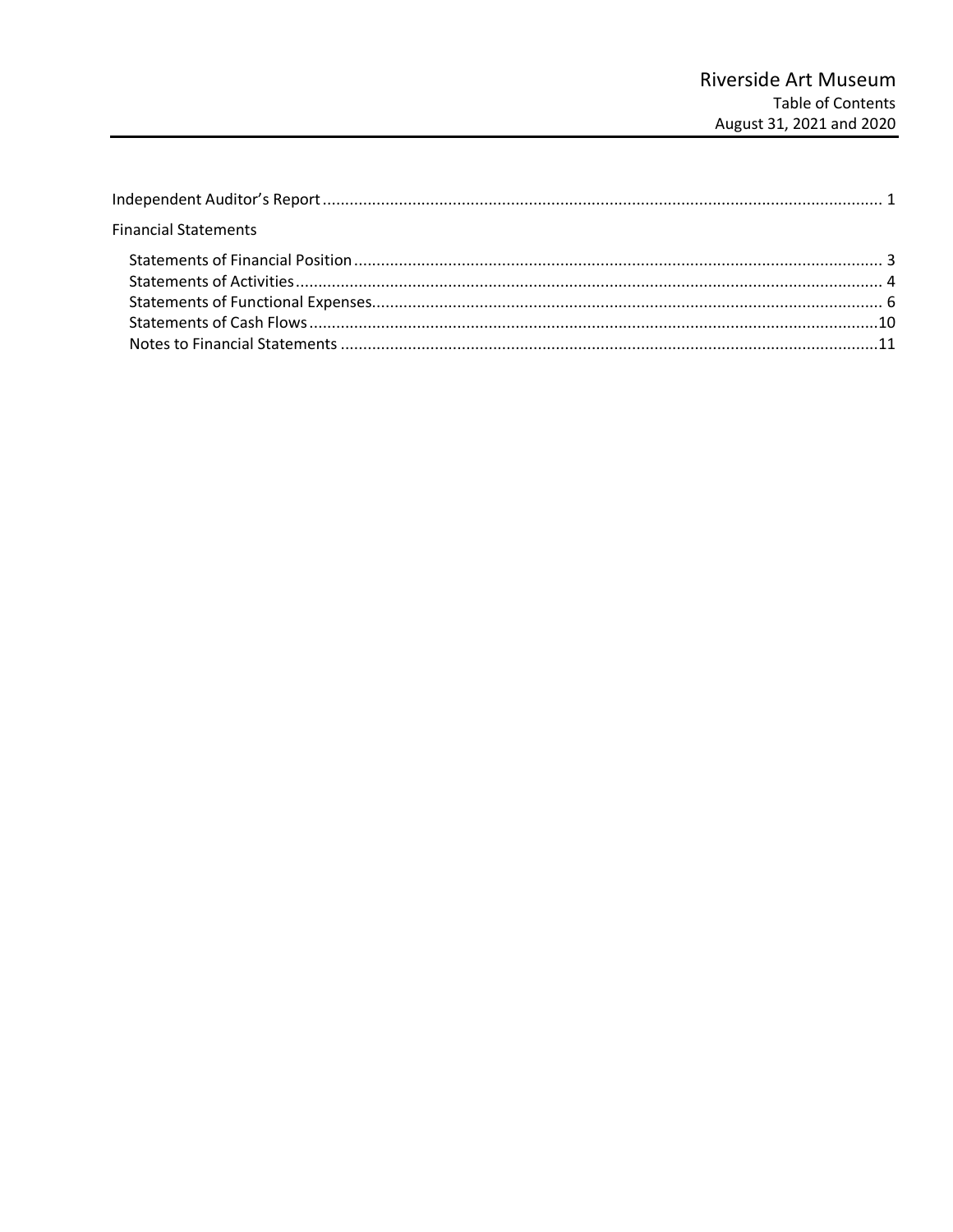

**CPAs & BUSINESS ADVISORS** 

#### **Independent Auditor's Report**

<span id="page-2-0"></span>To the Board of Trustees Riverside Art Museum Riverside, California

#### **Report on the Financial Statements**

We have audited the accompanying financial statements of the Riverside Art Museum (RAM) (a California nonprofit organization), which comprise the statements of financial position as of August 31, 2021 and 2020, and the related statements of activities, functional expenses, and cash flows for the years then ended, and the related notes to the financial statements.

#### **Management's Responsibility for the Financial Statements**

Management is responsible for the preparation and fair presentation of these financial statements in accordance with accounting principles generally accepted in the United States of America; this includes the design, implementation, and maintenance of internal control relevant to the preparation and fair presentation of financial statements that are free from material misstatement, whether due to fraud or error.

#### **Auditor's Responsibility**

Our responsibility is to express an opinion on these financial statements based on our audits. We conducted our audits in accordance with auditing standards generally accepted in the United States of America. Those standards require that we plan and perform the audit to obtain reasonable assurance about whether the financial statements are free from material misstatement.

An audit involves performing procedures to obtain audit evidence about the amounts and disclosures in the financial statements. The procedures selected depend on the auditor's judgment, including the assessment of the risks of material misstatement of the financial statements, whether due to fraud or error. In making those risk assessments, the auditor considers internal control relevant to the entity's preparation and fair presentation of the financial statements in order to design audit procedures that are appropriate in the circumstances, but not for the purpose of expressing an opinion on the effectiveness of the entity's internal control. Accordingly, we express no such opinion. An audit also includes evaluating the appropriateness of accounting policies used and the reasonableness of significant accounting estimates made by management, as well as evaluating the overall presentation of the financial statements.

We believe that the audit evidence we have obtained is sufficient and appropriate to provide a basis for our audit opinion.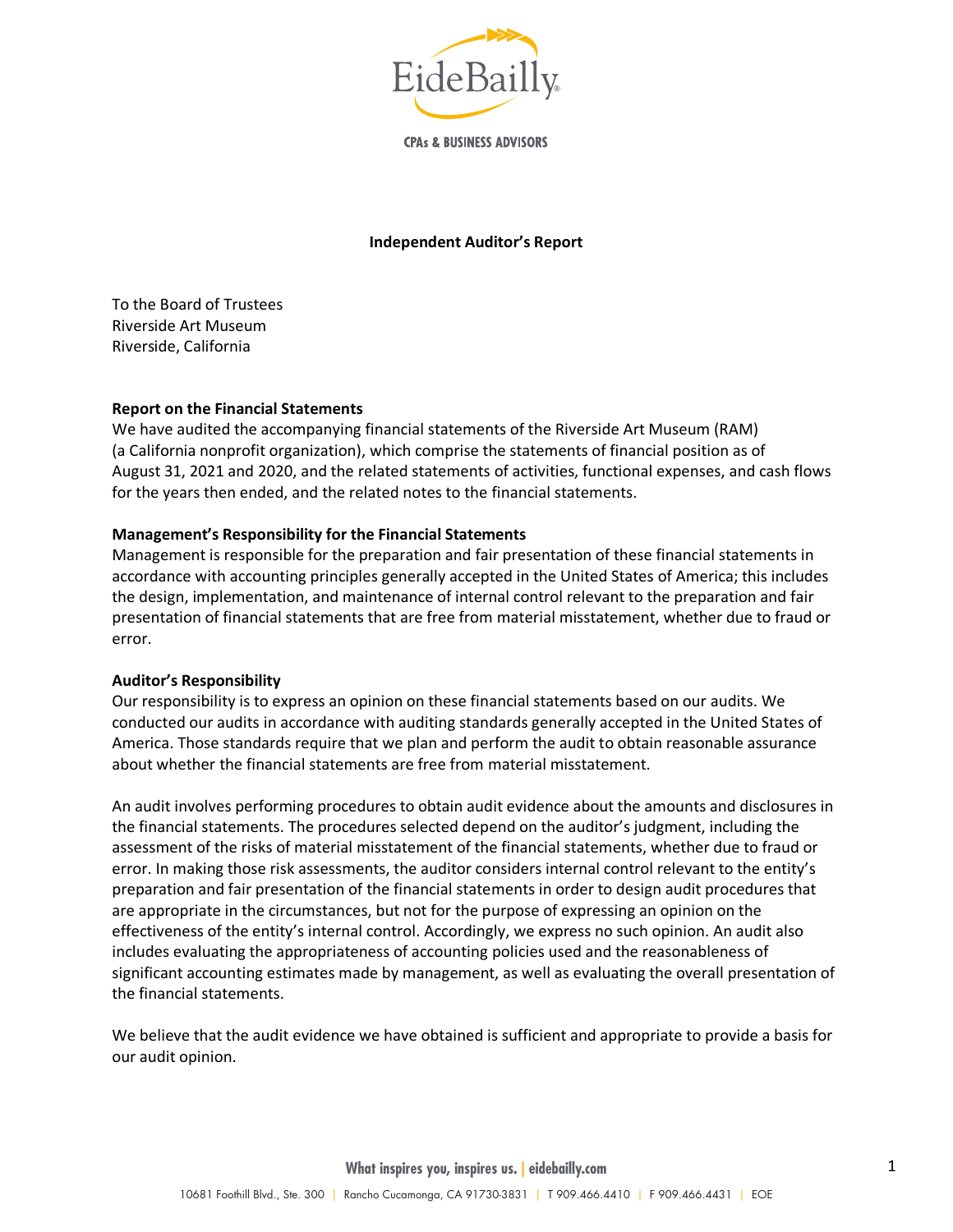### **Opinion**

In our opinion, the financial statements referred to above present fairly, in all material respects, the financial position of RAM as of August 31, 2021 and 2020, and the changes in its net assets and its cash flows for the years then ended in accordance with accounting principles generally accepted in the United States of America.

Gade Saelly LLP

April 28, 2022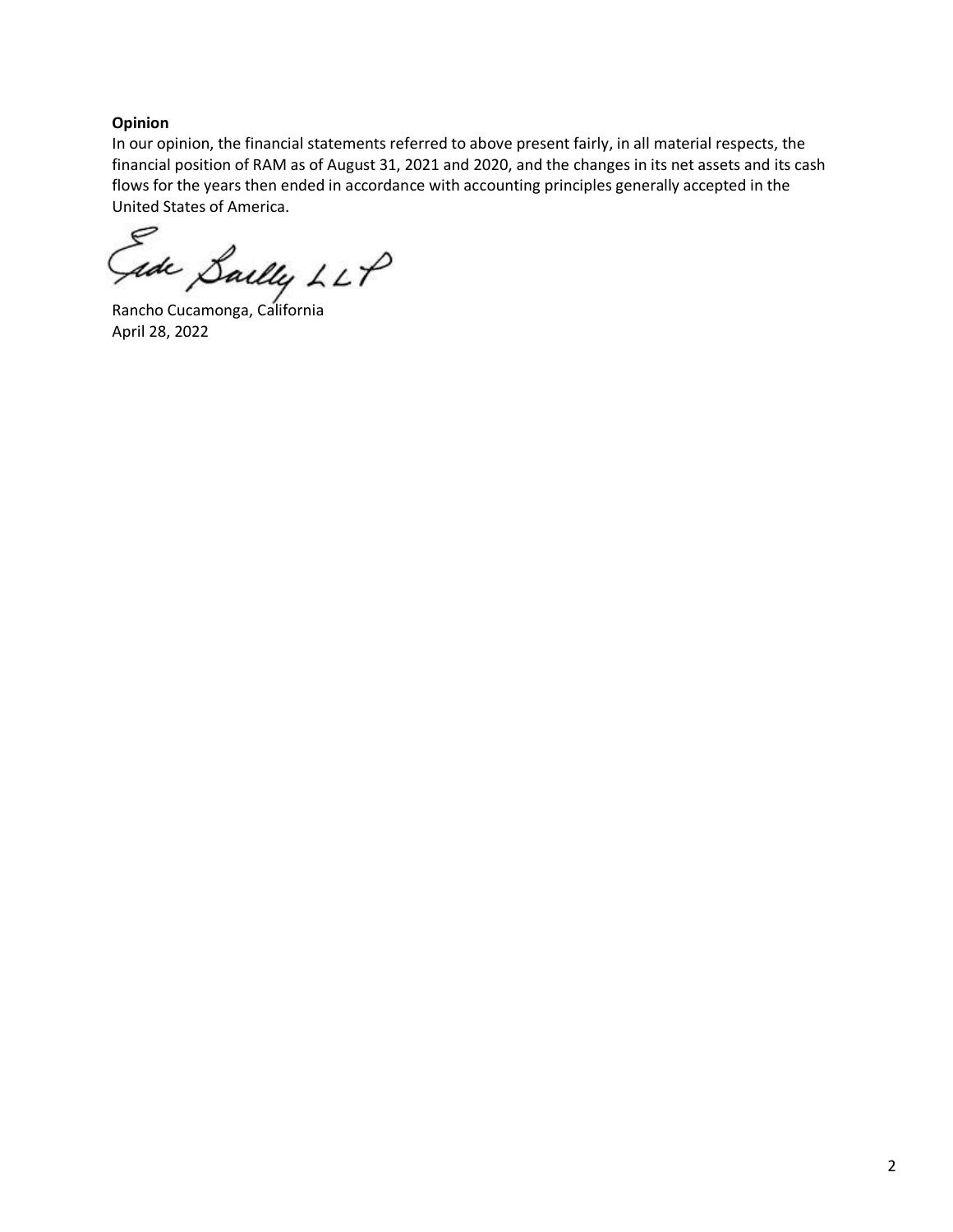# Riverside Art Museum Statements of Financial Position August 31, 2021 and 2020

<span id="page-4-1"></span><span id="page-4-0"></span>

|                                                                                                                                                                                                                                  | 2021                                                                                                  | 2020                                                                                                   |
|----------------------------------------------------------------------------------------------------------------------------------------------------------------------------------------------------------------------------------|-------------------------------------------------------------------------------------------------------|--------------------------------------------------------------------------------------------------------|
| Assets                                                                                                                                                                                                                           |                                                                                                       |                                                                                                        |
| <b>Current Assets</b><br>Cash and cash equivalents<br>Restricted cash and cash equivalents<br>Investments<br>Promises to give<br>Grants receivable<br>Other receivables<br>Prepaid expenses<br>Inventory<br>Total current assets | \$<br>3,734,306<br>84,392<br>1,890,678<br>457,110<br>52,635<br>24,707<br>31,807<br>6,421<br>6,282,056 | \$<br>2,510,539<br>84,310<br>1,712,090<br>264,961<br>366,668<br>79,325<br>35,922<br>3,427<br>5,057,242 |
|                                                                                                                                                                                                                                  |                                                                                                       |                                                                                                        |
| <b>Noncurrent Assets</b><br>Promises to give, net<br>Beneficial interests in<br>charitable trust held by others<br><b>Restricted investments</b><br>Property and equipment, net                                                  | 85,368<br>216,305<br>807,891                                                                          | 427,288<br>10,000<br>216,305<br>905,596                                                                |
| Total noncurrent assets                                                                                                                                                                                                          | 1,109,564                                                                                             | 1,559,189                                                                                              |
| <b>Total assets</b>                                                                                                                                                                                                              | 7,391,620<br>\$                                                                                       | \$<br>6,616,431                                                                                        |
| Liabilities and Net Assets                                                                                                                                                                                                       |                                                                                                       |                                                                                                        |
| <b>Current Liabilities</b><br>Accounts payable and accrued liabilities<br>Accrued payroll<br>Line of credit<br>Income taxes payable<br>Deposits<br>Deferred revenue                                                              | \$<br>58,014<br>69,701<br>65,000<br>24,103<br>53,052                                                  | \$<br>30,317<br>53,573<br>65,000<br>3,163<br>16,500<br>65,862                                          |
| <b>Total current liabilities</b>                                                                                                                                                                                                 | 269,870                                                                                               | 234,415                                                                                                |
| <b>Noncurrent Liabilities</b><br>Paycheck Protection Program notes payable<br><b>Total liabilities</b>                                                                                                                           | 185,518<br>455,388                                                                                    | 186,687<br>421,102                                                                                     |
| <b>Net Assets</b><br>Without donor restrictions<br>With donor restrictions                                                                                                                                                       | 2,003,296<br>4,932,936                                                                                | 1,814,531<br>4,380,798                                                                                 |
| Total net assets                                                                                                                                                                                                                 | 6,936,232                                                                                             | 6,195,329                                                                                              |
| Total liabilities and net assets                                                                                                                                                                                                 | 7,391,620                                                                                             | 6,616,431                                                                                              |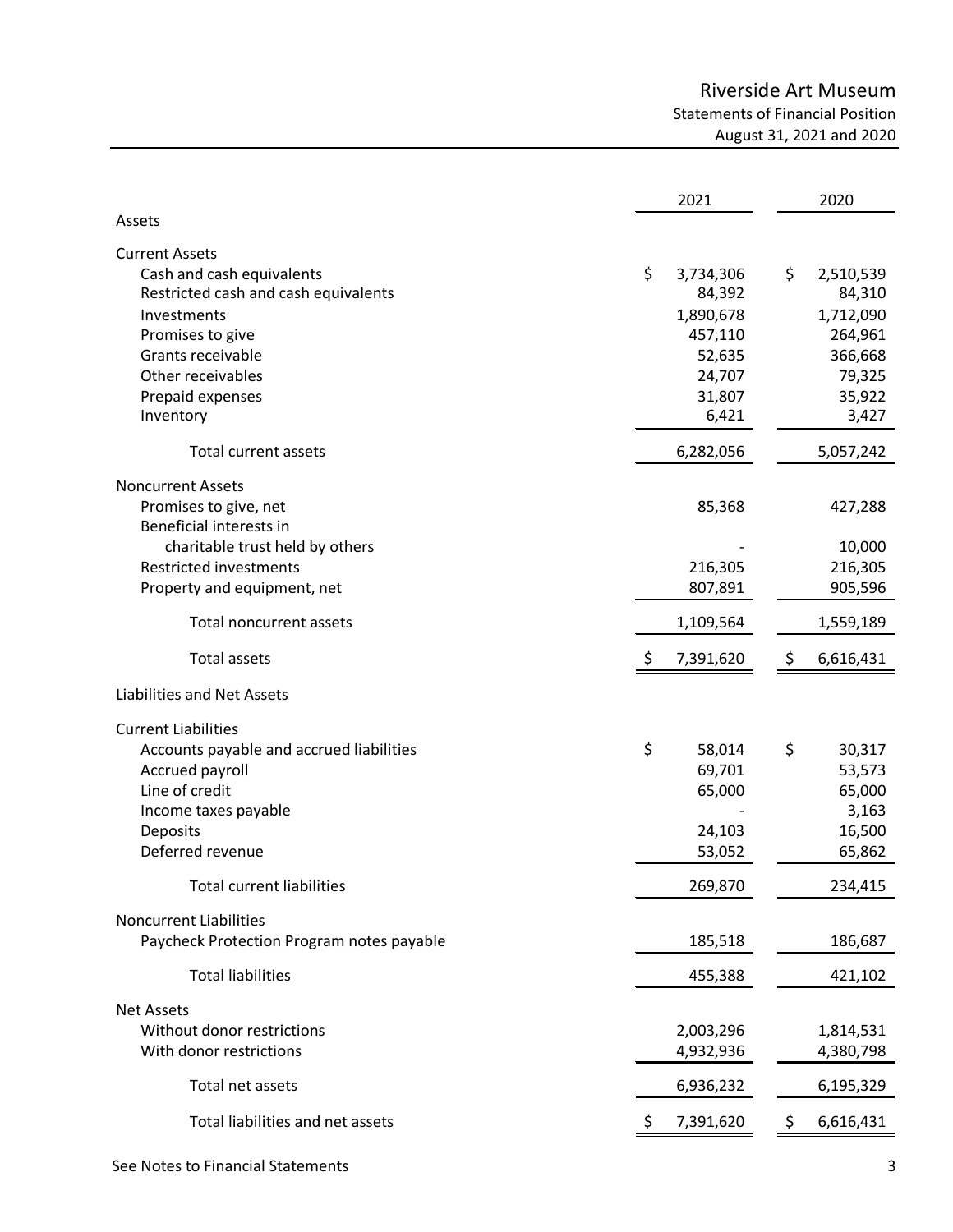<span id="page-5-0"></span>

|                                                                                                                                                                                    |                     | <b>Without Donor</b><br>Restrictions |                                                             | With Donor<br>Restrictions |                                      |    | Total<br>2021                                              |
|------------------------------------------------------------------------------------------------------------------------------------------------------------------------------------|---------------------|--------------------------------------|-------------------------------------------------------------|----------------------------|--------------------------------------|----|------------------------------------------------------------|
| Revenue, support, and gains<br>Contributions<br>Grants<br>Admissions<br>Membership dues<br>Tuition<br>Art sales<br><b>Blue Door Museum Store</b>                                   | \$<br>8,521         | \$                                   | 178,119<br>78,331<br>6,510<br>50,205<br>233,150<br>10,495   | \$                         | 610,383<br>431,000<br>1,535          | \$ | 788,502<br>509,331<br>6,510<br>50,205<br>233,150<br>12,030 |
| Less: cost of goods sold                                                                                                                                                           | (1, 518)            |                                      | 7,003                                                       |                            |                                      |    | 7,003                                                      |
| Rental income<br>Less: rental activity<br>Fundraising<br>Miscellaneous income<br>Investment income, net<br>Gain on extinguishment of debt<br>Net assets released from restrictions | 22,461<br>(57, 650) |                                      | (35, 189)<br>83,091<br>326<br>103,633<br>188,886<br>597,602 |                            | 23,299<br>38<br>83,485<br>(597, 602) |    | (35, 189)<br>106,390<br>364<br>187,118<br>188,886          |
| Total revenue, support, and gains                                                                                                                                                  |                     |                                      | 1,502,162                                                   |                            | 552,138                              |    | 2,054,300                                                  |
| Expenses<br>Program services<br><b>Exhibits and Collections</b><br>Education<br>Community outreach<br><b>Blue Door Museum Store</b><br>The Cheech Center                           |                     |                                      | 379,300<br>273,177<br>63,174<br>27,121<br>149,720           |                            |                                      |    | 379,300<br>273,177<br>63,174<br>27,121<br>149,720          |
| Total program services                                                                                                                                                             |                     |                                      | 892,492                                                     |                            |                                      |    | 892,492                                                    |
| <b>Supporting services</b><br>Fundraising and membership<br>development<br>Management and general                                                                                  |                     |                                      | 145,927<br>274,978                                          |                            |                                      |    | 145,927<br>274,978                                         |
| Total supporting services                                                                                                                                                          |                     |                                      | 420,905                                                     |                            |                                      |    | 420,905                                                    |
| <b>Total expenses</b>                                                                                                                                                              |                     |                                      | 1,313,397                                                   |                            |                                      |    | 1,313,397                                                  |
| Change in Net Assets                                                                                                                                                               |                     |                                      | 188,765                                                     |                            | 552,138                              |    | 740,903                                                    |
| Net Assets, Beginning of Year                                                                                                                                                      |                     |                                      | 1,814,531                                                   |                            | 4,380,798                            |    | 6,195,329                                                  |
| Net Assets, End of Year                                                                                                                                                            |                     | \$                                   | 2,003,296                                                   | \$.                        | 4,932,936                            | \$ | 6,936,232                                                  |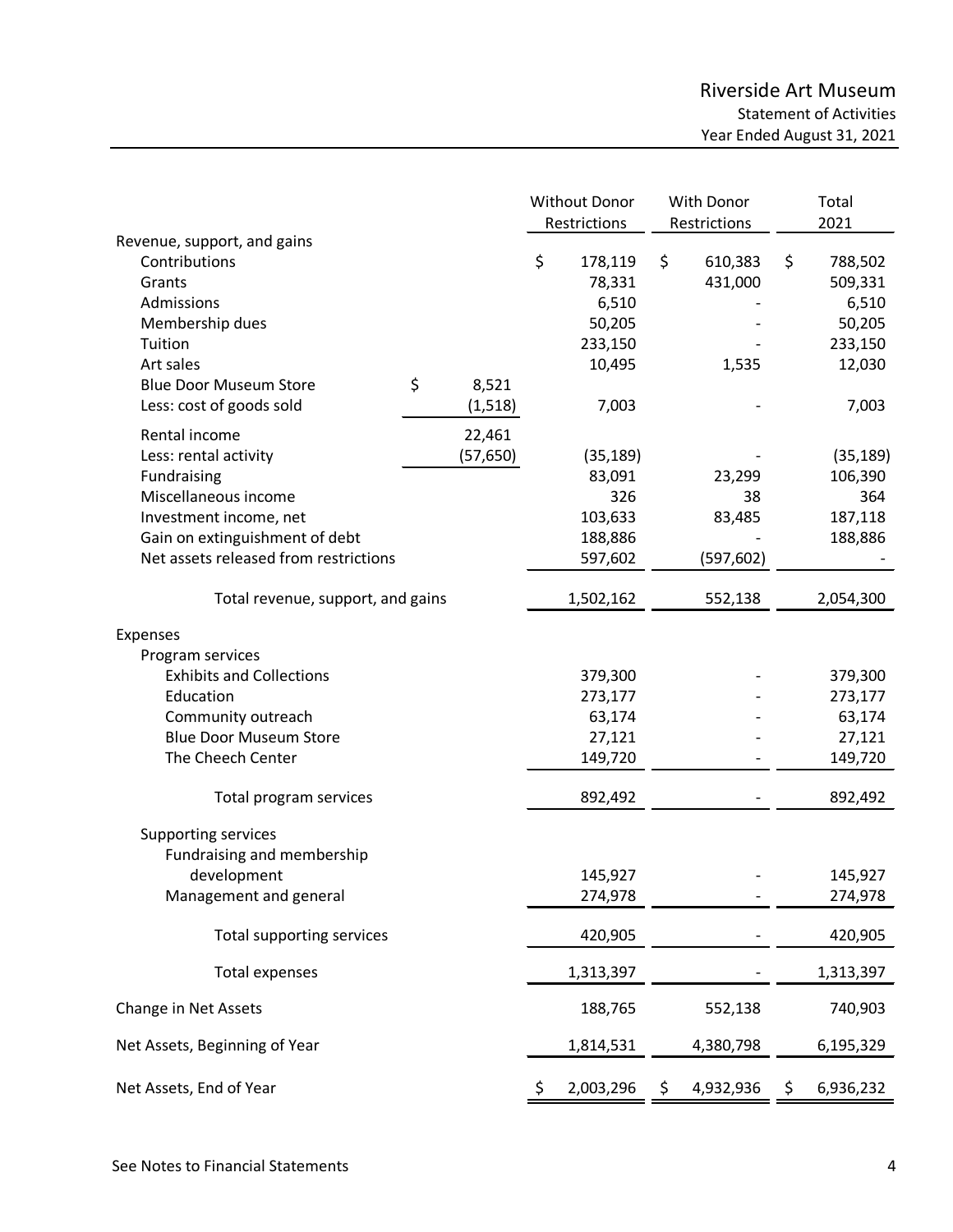|                                       |              | <b>Without Donor</b><br>Restrictions | With Donor<br>Restrictions |           | Total<br>2020   |
|---------------------------------------|--------------|--------------------------------------|----------------------------|-----------|-----------------|
| Revenue and Support                   |              |                                      |                            |           |                 |
| Contributions                         |              | \$<br>259,496                        | \$                         | 1,478,619 | \$<br>1,738,115 |
| Grants                                |              | 20,000                               |                            | 204,698   | 224,698         |
| Admissions                            |              | 12,051                               |                            |           | 12,051          |
| Membership dues                       |              | 62,385                               |                            |           | 62,385          |
| Tuition                               |              | 453,347                              |                            |           | 453,347         |
| Art sales                             |              | 34,421                               |                            |           | 34,421          |
| <b>Blue Door Museum Store</b>         | \$<br>23,087 |                                      |                            |           |                 |
| Less: cost of goods sold              | (5,252)      | 13,016                               |                            | 4,819     | 17,835          |
| Rental income                         | 131,306      |                                      |                            |           |                 |
| Less: rental activity                 | (119, 704)   | 11,602                               |                            |           | 11,602          |
| Fundraising                           |              | 49,492                               |                            | 59,956    | 109,448         |
| Miscellaneous income                  |              | 4,941                                |                            |           | 4,941           |
| Investment income, net                |              | 108,297                              |                            | 22,837    | 131,134         |
| Net assets released from restrictions |              | 534,067                              |                            | (534,067) |                 |
| Total revenue and support             |              | 1,563,115                            |                            | 1,236,862 | 2,799,977       |
| Expenses                              |              |                                      |                            |           |                 |
| Program services                      |              |                                      |                            |           |                 |
| <b>Exhibits and Collections</b>       |              | 418,411                              |                            |           | 418,411         |
| Education                             |              | 434,518                              |                            |           | 434,518         |
| Community outreach                    |              | 73,907                               |                            |           | 73,907          |
| <b>Blue Door Museum Store</b>         |              | 20,652                               |                            |           | 20,652          |
| The Cheech Center                     |              | 137,718                              |                            |           | 137,718         |
|                                       |              |                                      |                            |           |                 |
| Total program services                |              | 1,085,206                            |                            |           | 1,085,206       |
| Supporting services                   |              |                                      |                            |           |                 |
| Fundraising and membership            |              |                                      |                            |           |                 |
| development                           |              | 156,116                              |                            |           | 156,116         |
| Management and general                |              | 246,219                              |                            |           | 246,219         |
|                                       |              |                                      |                            |           |                 |
| Total supporting services             |              | 402,335                              |                            |           | 402,335         |
| <b>Total expenses</b>                 |              | 1,487,541                            |                            |           | 1,487,541       |
| Change in Net Assets                  |              | 75,574                               |                            | 1,236,862 | 1,312,436       |
| Net Assets, Beginning of Year         |              | 1,738,957                            |                            | 3,143,936 | 4,882,893       |
| Net Assets, End of Year               |              | \$<br>1,814,531                      | \$                         | 4,380,798 | \$<br>6,195,329 |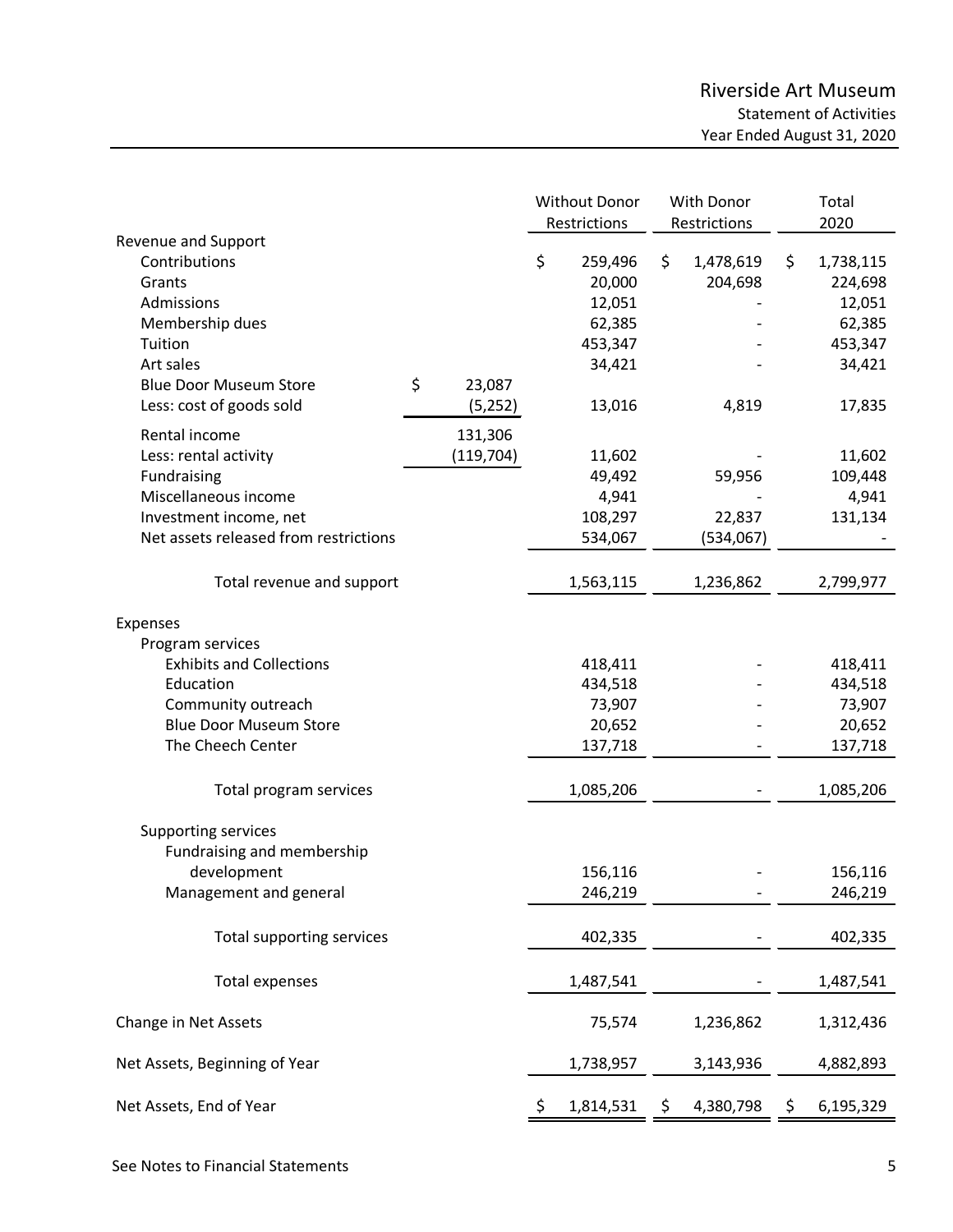<span id="page-7-0"></span>

| <b>Exhibits</b><br>Total<br><b>Blue Door</b><br>The Cheech<br>and<br>Community<br>Program<br>Collection<br>Education<br>Outreach<br>Museum Store<br>Services<br>Center<br>Expenses<br>Salaries, related taxes and<br>employee benefits<br>\$<br>\$<br>129,332<br>\$<br>208,908<br>\$<br>17,540<br>\$<br>19,102<br>\$<br>84,636<br>459,518<br>Advertising and promotion<br>1,300<br>220<br>$\overline{7}$<br>260<br>1,787<br>41,804<br>4,627<br>32,350<br>1,949<br>5,113<br>85,843<br>Artist payments<br>Bad debt expense<br>11,424<br>11,424<br>638<br>1,779<br>288<br>386<br>3,214<br><b>Bank charges</b><br>6,305<br>4,450<br>Conferences/reception<br>4,450<br>Contract services<br>664<br>10,225<br>21,765<br>3,220<br>40,033<br>4,159<br>Cost of goods sold<br>1,518<br>1,518<br>$\overline{\phantom{a}}$<br>Delivery and freight<br>435<br>25<br>645<br>185<br>72,737<br>Depreciation<br>14,064<br>2,197<br>88,998<br>$\overline{a}$<br>19,605<br>Dues and subscription<br>3,864<br>372<br>1,154<br>24,995<br>12,524<br>384<br>264<br>Insurance<br>1,674<br>14,846<br>$\overline{\phantom{a}}$<br>Interest expense<br>1,159<br>4<br>11,082<br>12,245<br>Miscellaneous expense<br>$\overline{\phantom{a}}$<br>202<br>1,092<br>33<br>39<br>368<br>1,734<br>Postage<br>1,952<br>734<br>12,394<br>Printing<br>9,500<br>208<br>$\overline{a}$<br>1,000<br><b>Professional fees</b><br>13,700<br>14,700<br>$\overline{\phantom{a}}$<br>3,021<br>568<br>3,190<br>91<br>6,870<br>Rental - equipment<br>Rental activity<br>597<br>Repairs and maintenance<br>19,571<br>3,738<br>23,906<br>326<br>1,927<br>176<br>52<br>Security<br>2,481<br>5,711<br>17,767<br>3,813<br>22<br>29,918<br><b>Supplies</b><br>2,605<br>800<br><b>Teachers</b><br>800<br>Travel, meals and entertainment<br>5<br>1,464<br>1,469<br>38,583<br>7,370<br>Utilities and telephone<br>1,178<br>47,131<br>379,300<br>28,639<br>149,720<br><b>Total functional expenses</b><br>273,177<br>63,174<br>894,010<br>Less expenses included with revenues<br>on the statement of activities<br>Cost of goods sold<br>(1, 518)<br>(1, 518)<br>Rental activity<br>Total expenses included in<br>the expense section on the<br>statement of activities<br>379,300<br>273,177<br>63,174<br>27,121<br>149,720<br>892,492<br>\$<br>\$<br>\$<br>\$<br>\$<br>\$ |  |  | Program Services |  |  |  |  |
|---------------------------------------------------------------------------------------------------------------------------------------------------------------------------------------------------------------------------------------------------------------------------------------------------------------------------------------------------------------------------------------------------------------------------------------------------------------------------------------------------------------------------------------------------------------------------------------------------------------------------------------------------------------------------------------------------------------------------------------------------------------------------------------------------------------------------------------------------------------------------------------------------------------------------------------------------------------------------------------------------------------------------------------------------------------------------------------------------------------------------------------------------------------------------------------------------------------------------------------------------------------------------------------------------------------------------------------------------------------------------------------------------------------------------------------------------------------------------------------------------------------------------------------------------------------------------------------------------------------------------------------------------------------------------------------------------------------------------------------------------------------------------------------------------------------------------------------------------------------------------------------------------------------------------------------------------------------------------------------------------------------------------------------------------------------------------------------------------------------------------------------------------------------------------------------------------------------------------------------------------------------------------------------------------------------------|--|--|------------------|--|--|--|--|
|                                                                                                                                                                                                                                                                                                                                                                                                                                                                                                                                                                                                                                                                                                                                                                                                                                                                                                                                                                                                                                                                                                                                                                                                                                                                                                                                                                                                                                                                                                                                                                                                                                                                                                                                                                                                                                                                                                                                                                                                                                                                                                                                                                                                                                                                                                                     |  |  |                  |  |  |  |  |
|                                                                                                                                                                                                                                                                                                                                                                                                                                                                                                                                                                                                                                                                                                                                                                                                                                                                                                                                                                                                                                                                                                                                                                                                                                                                                                                                                                                                                                                                                                                                                                                                                                                                                                                                                                                                                                                                                                                                                                                                                                                                                                                                                                                                                                                                                                                     |  |  |                  |  |  |  |  |
|                                                                                                                                                                                                                                                                                                                                                                                                                                                                                                                                                                                                                                                                                                                                                                                                                                                                                                                                                                                                                                                                                                                                                                                                                                                                                                                                                                                                                                                                                                                                                                                                                                                                                                                                                                                                                                                                                                                                                                                                                                                                                                                                                                                                                                                                                                                     |  |  |                  |  |  |  |  |
|                                                                                                                                                                                                                                                                                                                                                                                                                                                                                                                                                                                                                                                                                                                                                                                                                                                                                                                                                                                                                                                                                                                                                                                                                                                                                                                                                                                                                                                                                                                                                                                                                                                                                                                                                                                                                                                                                                                                                                                                                                                                                                                                                                                                                                                                                                                     |  |  |                  |  |  |  |  |
|                                                                                                                                                                                                                                                                                                                                                                                                                                                                                                                                                                                                                                                                                                                                                                                                                                                                                                                                                                                                                                                                                                                                                                                                                                                                                                                                                                                                                                                                                                                                                                                                                                                                                                                                                                                                                                                                                                                                                                                                                                                                                                                                                                                                                                                                                                                     |  |  |                  |  |  |  |  |
|                                                                                                                                                                                                                                                                                                                                                                                                                                                                                                                                                                                                                                                                                                                                                                                                                                                                                                                                                                                                                                                                                                                                                                                                                                                                                                                                                                                                                                                                                                                                                                                                                                                                                                                                                                                                                                                                                                                                                                                                                                                                                                                                                                                                                                                                                                                     |  |  |                  |  |  |  |  |
|                                                                                                                                                                                                                                                                                                                                                                                                                                                                                                                                                                                                                                                                                                                                                                                                                                                                                                                                                                                                                                                                                                                                                                                                                                                                                                                                                                                                                                                                                                                                                                                                                                                                                                                                                                                                                                                                                                                                                                                                                                                                                                                                                                                                                                                                                                                     |  |  |                  |  |  |  |  |
|                                                                                                                                                                                                                                                                                                                                                                                                                                                                                                                                                                                                                                                                                                                                                                                                                                                                                                                                                                                                                                                                                                                                                                                                                                                                                                                                                                                                                                                                                                                                                                                                                                                                                                                                                                                                                                                                                                                                                                                                                                                                                                                                                                                                                                                                                                                     |  |  |                  |  |  |  |  |
|                                                                                                                                                                                                                                                                                                                                                                                                                                                                                                                                                                                                                                                                                                                                                                                                                                                                                                                                                                                                                                                                                                                                                                                                                                                                                                                                                                                                                                                                                                                                                                                                                                                                                                                                                                                                                                                                                                                                                                                                                                                                                                                                                                                                                                                                                                                     |  |  |                  |  |  |  |  |
|                                                                                                                                                                                                                                                                                                                                                                                                                                                                                                                                                                                                                                                                                                                                                                                                                                                                                                                                                                                                                                                                                                                                                                                                                                                                                                                                                                                                                                                                                                                                                                                                                                                                                                                                                                                                                                                                                                                                                                                                                                                                                                                                                                                                                                                                                                                     |  |  |                  |  |  |  |  |
|                                                                                                                                                                                                                                                                                                                                                                                                                                                                                                                                                                                                                                                                                                                                                                                                                                                                                                                                                                                                                                                                                                                                                                                                                                                                                                                                                                                                                                                                                                                                                                                                                                                                                                                                                                                                                                                                                                                                                                                                                                                                                                                                                                                                                                                                                                                     |  |  |                  |  |  |  |  |
|                                                                                                                                                                                                                                                                                                                                                                                                                                                                                                                                                                                                                                                                                                                                                                                                                                                                                                                                                                                                                                                                                                                                                                                                                                                                                                                                                                                                                                                                                                                                                                                                                                                                                                                                                                                                                                                                                                                                                                                                                                                                                                                                                                                                                                                                                                                     |  |  |                  |  |  |  |  |
|                                                                                                                                                                                                                                                                                                                                                                                                                                                                                                                                                                                                                                                                                                                                                                                                                                                                                                                                                                                                                                                                                                                                                                                                                                                                                                                                                                                                                                                                                                                                                                                                                                                                                                                                                                                                                                                                                                                                                                                                                                                                                                                                                                                                                                                                                                                     |  |  |                  |  |  |  |  |
|                                                                                                                                                                                                                                                                                                                                                                                                                                                                                                                                                                                                                                                                                                                                                                                                                                                                                                                                                                                                                                                                                                                                                                                                                                                                                                                                                                                                                                                                                                                                                                                                                                                                                                                                                                                                                                                                                                                                                                                                                                                                                                                                                                                                                                                                                                                     |  |  |                  |  |  |  |  |
|                                                                                                                                                                                                                                                                                                                                                                                                                                                                                                                                                                                                                                                                                                                                                                                                                                                                                                                                                                                                                                                                                                                                                                                                                                                                                                                                                                                                                                                                                                                                                                                                                                                                                                                                                                                                                                                                                                                                                                                                                                                                                                                                                                                                                                                                                                                     |  |  |                  |  |  |  |  |
|                                                                                                                                                                                                                                                                                                                                                                                                                                                                                                                                                                                                                                                                                                                                                                                                                                                                                                                                                                                                                                                                                                                                                                                                                                                                                                                                                                                                                                                                                                                                                                                                                                                                                                                                                                                                                                                                                                                                                                                                                                                                                                                                                                                                                                                                                                                     |  |  |                  |  |  |  |  |
|                                                                                                                                                                                                                                                                                                                                                                                                                                                                                                                                                                                                                                                                                                                                                                                                                                                                                                                                                                                                                                                                                                                                                                                                                                                                                                                                                                                                                                                                                                                                                                                                                                                                                                                                                                                                                                                                                                                                                                                                                                                                                                                                                                                                                                                                                                                     |  |  |                  |  |  |  |  |
|                                                                                                                                                                                                                                                                                                                                                                                                                                                                                                                                                                                                                                                                                                                                                                                                                                                                                                                                                                                                                                                                                                                                                                                                                                                                                                                                                                                                                                                                                                                                                                                                                                                                                                                                                                                                                                                                                                                                                                                                                                                                                                                                                                                                                                                                                                                     |  |  |                  |  |  |  |  |
|                                                                                                                                                                                                                                                                                                                                                                                                                                                                                                                                                                                                                                                                                                                                                                                                                                                                                                                                                                                                                                                                                                                                                                                                                                                                                                                                                                                                                                                                                                                                                                                                                                                                                                                                                                                                                                                                                                                                                                                                                                                                                                                                                                                                                                                                                                                     |  |  |                  |  |  |  |  |
|                                                                                                                                                                                                                                                                                                                                                                                                                                                                                                                                                                                                                                                                                                                                                                                                                                                                                                                                                                                                                                                                                                                                                                                                                                                                                                                                                                                                                                                                                                                                                                                                                                                                                                                                                                                                                                                                                                                                                                                                                                                                                                                                                                                                                                                                                                                     |  |  |                  |  |  |  |  |
|                                                                                                                                                                                                                                                                                                                                                                                                                                                                                                                                                                                                                                                                                                                                                                                                                                                                                                                                                                                                                                                                                                                                                                                                                                                                                                                                                                                                                                                                                                                                                                                                                                                                                                                                                                                                                                                                                                                                                                                                                                                                                                                                                                                                                                                                                                                     |  |  |                  |  |  |  |  |
|                                                                                                                                                                                                                                                                                                                                                                                                                                                                                                                                                                                                                                                                                                                                                                                                                                                                                                                                                                                                                                                                                                                                                                                                                                                                                                                                                                                                                                                                                                                                                                                                                                                                                                                                                                                                                                                                                                                                                                                                                                                                                                                                                                                                                                                                                                                     |  |  |                  |  |  |  |  |
|                                                                                                                                                                                                                                                                                                                                                                                                                                                                                                                                                                                                                                                                                                                                                                                                                                                                                                                                                                                                                                                                                                                                                                                                                                                                                                                                                                                                                                                                                                                                                                                                                                                                                                                                                                                                                                                                                                                                                                                                                                                                                                                                                                                                                                                                                                                     |  |  |                  |  |  |  |  |
|                                                                                                                                                                                                                                                                                                                                                                                                                                                                                                                                                                                                                                                                                                                                                                                                                                                                                                                                                                                                                                                                                                                                                                                                                                                                                                                                                                                                                                                                                                                                                                                                                                                                                                                                                                                                                                                                                                                                                                                                                                                                                                                                                                                                                                                                                                                     |  |  |                  |  |  |  |  |
|                                                                                                                                                                                                                                                                                                                                                                                                                                                                                                                                                                                                                                                                                                                                                                                                                                                                                                                                                                                                                                                                                                                                                                                                                                                                                                                                                                                                                                                                                                                                                                                                                                                                                                                                                                                                                                                                                                                                                                                                                                                                                                                                                                                                                                                                                                                     |  |  |                  |  |  |  |  |
|                                                                                                                                                                                                                                                                                                                                                                                                                                                                                                                                                                                                                                                                                                                                                                                                                                                                                                                                                                                                                                                                                                                                                                                                                                                                                                                                                                                                                                                                                                                                                                                                                                                                                                                                                                                                                                                                                                                                                                                                                                                                                                                                                                                                                                                                                                                     |  |  |                  |  |  |  |  |
|                                                                                                                                                                                                                                                                                                                                                                                                                                                                                                                                                                                                                                                                                                                                                                                                                                                                                                                                                                                                                                                                                                                                                                                                                                                                                                                                                                                                                                                                                                                                                                                                                                                                                                                                                                                                                                                                                                                                                                                                                                                                                                                                                                                                                                                                                                                     |  |  |                  |  |  |  |  |
|                                                                                                                                                                                                                                                                                                                                                                                                                                                                                                                                                                                                                                                                                                                                                                                                                                                                                                                                                                                                                                                                                                                                                                                                                                                                                                                                                                                                                                                                                                                                                                                                                                                                                                                                                                                                                                                                                                                                                                                                                                                                                                                                                                                                                                                                                                                     |  |  |                  |  |  |  |  |
|                                                                                                                                                                                                                                                                                                                                                                                                                                                                                                                                                                                                                                                                                                                                                                                                                                                                                                                                                                                                                                                                                                                                                                                                                                                                                                                                                                                                                                                                                                                                                                                                                                                                                                                                                                                                                                                                                                                                                                                                                                                                                                                                                                                                                                                                                                                     |  |  |                  |  |  |  |  |
|                                                                                                                                                                                                                                                                                                                                                                                                                                                                                                                                                                                                                                                                                                                                                                                                                                                                                                                                                                                                                                                                                                                                                                                                                                                                                                                                                                                                                                                                                                                                                                                                                                                                                                                                                                                                                                                                                                                                                                                                                                                                                                                                                                                                                                                                                                                     |  |  |                  |  |  |  |  |
|                                                                                                                                                                                                                                                                                                                                                                                                                                                                                                                                                                                                                                                                                                                                                                                                                                                                                                                                                                                                                                                                                                                                                                                                                                                                                                                                                                                                                                                                                                                                                                                                                                                                                                                                                                                                                                                                                                                                                                                                                                                                                                                                                                                                                                                                                                                     |  |  |                  |  |  |  |  |
|                                                                                                                                                                                                                                                                                                                                                                                                                                                                                                                                                                                                                                                                                                                                                                                                                                                                                                                                                                                                                                                                                                                                                                                                                                                                                                                                                                                                                                                                                                                                                                                                                                                                                                                                                                                                                                                                                                                                                                                                                                                                                                                                                                                                                                                                                                                     |  |  |                  |  |  |  |  |
|                                                                                                                                                                                                                                                                                                                                                                                                                                                                                                                                                                                                                                                                                                                                                                                                                                                                                                                                                                                                                                                                                                                                                                                                                                                                                                                                                                                                                                                                                                                                                                                                                                                                                                                                                                                                                                                                                                                                                                                                                                                                                                                                                                                                                                                                                                                     |  |  |                  |  |  |  |  |
|                                                                                                                                                                                                                                                                                                                                                                                                                                                                                                                                                                                                                                                                                                                                                                                                                                                                                                                                                                                                                                                                                                                                                                                                                                                                                                                                                                                                                                                                                                                                                                                                                                                                                                                                                                                                                                                                                                                                                                                                                                                                                                                                                                                                                                                                                                                     |  |  |                  |  |  |  |  |
|                                                                                                                                                                                                                                                                                                                                                                                                                                                                                                                                                                                                                                                                                                                                                                                                                                                                                                                                                                                                                                                                                                                                                                                                                                                                                                                                                                                                                                                                                                                                                                                                                                                                                                                                                                                                                                                                                                                                                                                                                                                                                                                                                                                                                                                                                                                     |  |  |                  |  |  |  |  |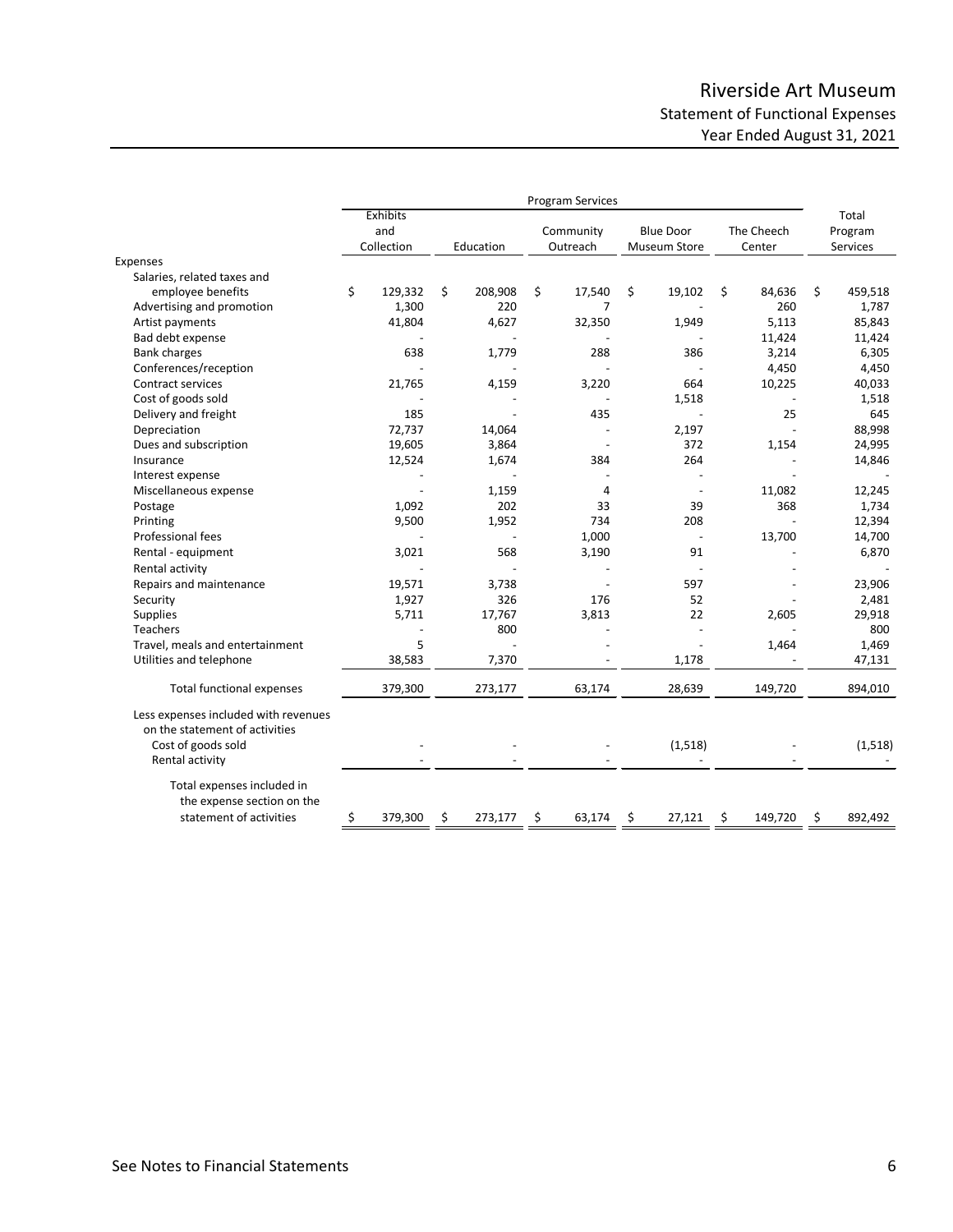# Riverside Art Museum Statement of Functional Expenses, continued Year Ended August 31, 2021

|                                                          | Membership<br>Fundraising<br>Development |                | <b>Supporting Services</b><br>Management<br>and General | Total<br>Supporting<br><b>Services</b> |           | Total<br><b>Expenses</b> |           |    |           |
|----------------------------------------------------------|------------------------------------------|----------------|---------------------------------------------------------|----------------------------------------|-----------|--------------------------|-----------|----|-----------|
| Expenses                                                 |                                          |                |                                                         |                                        |           |                          |           |    |           |
| Salaries, related taxes and                              |                                          |                |                                                         |                                        |           |                          |           |    |           |
| employee benefits                                        | \$                                       | 99,065         | \$                                                      | \$                                     | 139,386   | \$                       | 238,451   | \$ | 697,969   |
| Advertising and promotion                                |                                          | 139            |                                                         |                                        |           |                          | 139       |    | 1,926     |
| Artist payments                                          |                                          | 11,019         |                                                         |                                        |           |                          | 11,019    |    | 96,862    |
| Bad debt expense                                         |                                          |                | 3,700                                                   |                                        |           |                          | 3,700     |    | 15,124    |
| <b>Bank charges</b>                                      |                                          | 2,823          | 605                                                     |                                        | 2,844     |                          | 6,272     |    | 12,577    |
| Conferences/reception                                    |                                          | 504            |                                                         |                                        |           |                          | 504       |    | 4,954     |
| <b>Contract services</b>                                 |                                          | 4,729          |                                                         |                                        | 9,523     |                          | 14,252    |    | 54,285    |
| Cost of goods sold                                       |                                          |                |                                                         |                                        |           |                          |           |    | 1,518     |
| Delivery and freight                                     |                                          | (83)           |                                                         |                                        | 6         |                          | (77)      |    | 568       |
| Depreciation                                             |                                          | 2,417          |                                                         |                                        | 3,846     |                          | 6,263     |    | 95,261    |
| Dues and subscription                                    |                                          | 835            |                                                         |                                        | 12,220    |                          | 13,055    |    | 38,050    |
| Insurance                                                |                                          | 485            |                                                         |                                        | 23,567    |                          | 24,052    |    | 38,898    |
| Interest expense                                         |                                          |                |                                                         |                                        | 3,513     |                          | 3,513     |    | 3,513     |
| Miscellaneous expense                                    |                                          |                |                                                         |                                        | (2,854)   |                          | (2,854)   |    | 9,391     |
| Postage                                                  |                                          | 681            | 189                                                     |                                        | 507       |                          | 1,377     |    | 3,111     |
| Printing                                                 |                                          | 8,206          | L.                                                      |                                        | 1,292     |                          | 9,498     |    | 21,892    |
| Professional fees                                        |                                          | $\overline{a}$ |                                                         |                                        | 62,109    |                          | 62,109    |    | 76,809    |
| Rental - equipment                                       |                                          | 99             |                                                         |                                        | 1,553     |                          | 1,652     |    | 8,522     |
| Rental activity                                          |                                          | $\overline{a}$ |                                                         |                                        | 57,650    |                          | 57,650    |    | 57,650    |
| Repairs and maintenance                                  |                                          | 651            |                                                         |                                        | 9,695     |                          | 10,346    |    | 34,252    |
| Security                                                 |                                          | 57             |                                                         |                                        | 93        |                          | 150       |    | 2,631     |
| Supplies                                                 |                                          | 8,523          |                                                         |                                        | 5,372     |                          | 13,895    |    | 43,813    |
| Teachers                                                 |                                          |                |                                                         |                                        |           |                          |           |    | 800       |
| Travel, meals and entertainment                          |                                          |                |                                                         |                                        | 213       |                          | 213       |    | 1,682     |
| Utilities and telephone                                  |                                          | 1,283          |                                                         |                                        | 2,093     |                          | 3,376     |    | 50,507    |
| <b>Total functional expenses</b>                         |                                          | 141,433        | 4,494                                                   |                                        | 332,628   |                          | 478,555   |    | 1,372,565 |
| Less expenses included with revenues                     |                                          |                |                                                         |                                        |           |                          |           |    |           |
| on the statement of activities                           |                                          |                |                                                         |                                        |           |                          |           |    |           |
| Cost of goods sold                                       |                                          |                |                                                         |                                        |           |                          |           |    | (1, 518)  |
| Rental activity                                          |                                          |                |                                                         |                                        | (57, 650) |                          | (57, 650) |    | (57, 650) |
| Total expenses included in<br>the expense section on the |                                          |                |                                                         |                                        |           |                          |           |    |           |
| statement of activities                                  | \$                                       | 141,433        | \$<br>4,494                                             | \$                                     | 274,978   | \$                       | 420,905   | \$ | 1,313,397 |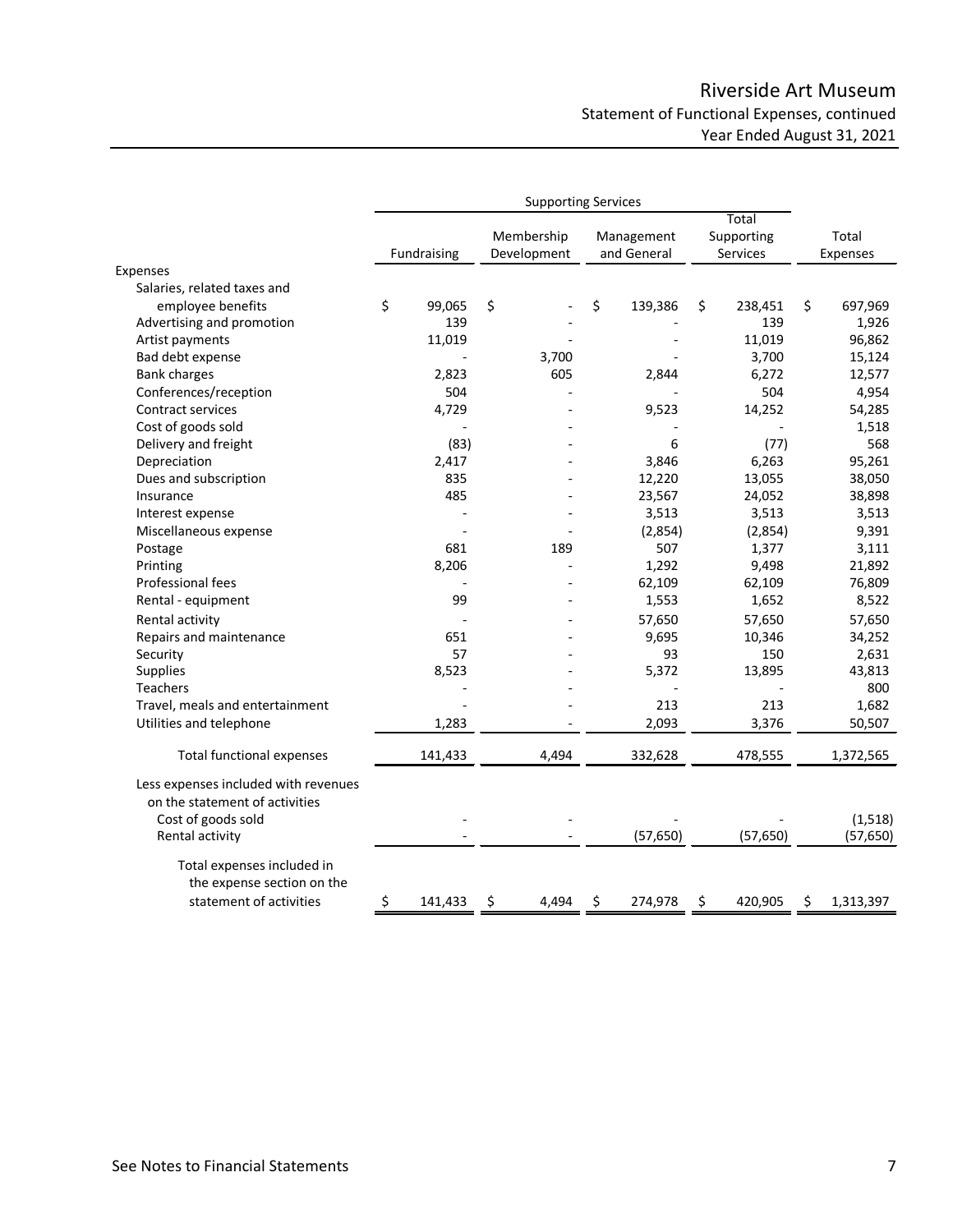| <b>Program Services</b>                                  |                                            |                |    |                                                                  |    |        |    |                          |    |                              |                 |
|----------------------------------------------------------|--------------------------------------------|----------------|----|------------------------------------------------------------------|----|--------|----|--------------------------|----|------------------------------|-----------------|
|                                                          | Exhibits<br>and<br>Collection<br>Education |                |    | Community<br><b>Blue Door</b><br>Outreach<br><b>Museum Store</b> |    |        |    | The Cheech<br>Center     |    | Total<br>Program<br>Services |                 |
| Expenses                                                 |                                            |                |    |                                                                  |    |        |    |                          |    |                              |                 |
| Salaries, related taxes and                              |                                            |                |    |                                                                  |    |        |    |                          |    |                              |                 |
| employee benefits                                        | \$                                         | 136,768        | \$ | 334,110                                                          | \$ | 24,238 | \$ | 8,647                    | \$ | 60,807                       | \$<br>564,570   |
| Advertising and promotion                                |                                            | 3,620          |    | 397                                                              |    |        |    |                          |    | 650                          | 4,667           |
| Artist payments                                          |                                            | 34,793         |    | 13,011                                                           |    | 19,450 |    | 5,333                    |    | 14,341                       | 86,928          |
| Awards and scholarships                                  |                                            |                |    |                                                                  |    |        |    |                          |    |                              |                 |
| <b>Bank charges</b>                                      |                                            | 864            |    | 3,269                                                            |    | 826    |    | 872                      |    | 3,828                        | 9,659           |
| Conferences/receptions                                   |                                            | 1,768          |    | 1,249                                                            |    | 2,962  |    | 23                       |    | 3,413                        | 9,415           |
| <b>Contract services</b>                                 |                                            | 46,479         |    | 6,939                                                            |    | 19,924 |    | 591                      |    | 2,525                        | 76,458          |
| Cost of goods sold                                       |                                            |                |    |                                                                  |    |        |    | 5,252                    |    |                              | 5,252           |
| Delivery and freight                                     |                                            | 548            |    |                                                                  |    |        |    |                          |    |                              | 548             |
| Depreciation                                             |                                            | 69,347         |    | 13,247                                                           |    |        |    | 2,117                    |    |                              | 84,711          |
| Dues and subscriptions                                   |                                            | 9,276          |    | 2,002                                                            |    |        |    | 162                      |    | 932                          | 12,372          |
| Insurance                                                |                                            | 24,413         |    | 3,951                                                            |    | 412    |    | 627                      |    |                              | 29,403          |
| Interest expense                                         |                                            | $\overline{a}$ |    | $\overline{a}$                                                   |    |        |    | $\overline{\phantom{a}}$ |    |                              |                 |
| Miscellaneous expense                                    |                                            | 34             |    | 3,272                                                            |    |        |    | 2                        |    | 2,463                        | 5,771           |
| Postage                                                  |                                            | 584            |    | 154                                                              |    | 409    |    | 25                       |    | 415                          | 1,587           |
| Printing                                                 |                                            | 13,972         |    | 2,649                                                            |    | 2,249  |    | 94                       |    | 723                          | 19,687          |
| <b>Professional fees</b>                                 |                                            |                |    |                                                                  |    | 60     |    |                          |    | 40,375                       | 40,435          |
| Rental - equipment                                       |                                            | 4,932          |    | 645                                                              |    | 123    |    | 103                      |    | 3,293                        | 9,096           |
| Rental activity                                          |                                            |                |    |                                                                  |    |        |    |                          |    |                              |                 |
| Repairs and maintenance                                  |                                            | 11,808         |    | 615                                                              |    |        |    | 228                      |    |                              | 12,651          |
| <b>Supplies</b>                                          |                                            | 11,019         |    | 35,602                                                           |    | 1,411  |    | 410                      |    | 1,086                        | 49,528          |
| Taxes, licenses and permits                              |                                            | 227            |    | 65                                                               |    | 1,343  |    | $\mathbf 1$              |    | 1,550                        | 3,186           |
| Taxes - property                                         |                                            |                |    |                                                                  |    |        |    |                          |    |                              |                 |
| <b>Teachers</b>                                          |                                            |                |    | 3,129                                                            |    | 500    |    |                          |    |                              | 3,629           |
| Travel, meals and entertainment                          |                                            | 2,009          |    | 1,435                                                            |    |        |    |                          |    | 1,317                        | 4,761           |
| Utilities and telephone                                  |                                            | 45,950         |    | 8,777                                                            |    |        |    | 1,417                    |    |                              | 56,144          |
| <b>Total functional expenses</b>                         |                                            | 418,411        |    | 434,518                                                          |    | 73,907 |    | 25,904                   |    | 137,718                      | 1,090,458       |
| Less expenses included with revenues                     |                                            |                |    |                                                                  |    |        |    |                          |    |                              |                 |
| on the statement of activities                           |                                            |                |    |                                                                  |    |        |    |                          |    |                              |                 |
| Cost of goods sold                                       |                                            |                |    |                                                                  |    |        |    | (5,252)                  |    |                              | (5,252)         |
| Rental activity                                          |                                            |                |    |                                                                  |    |        |    |                          |    |                              |                 |
| Total expenses included in<br>the expense section on the |                                            |                |    |                                                                  |    |        |    |                          |    |                              |                 |
| statement of activities                                  | \$                                         | 418,411        | \$ | 434,518                                                          | \$ | 73,907 | \$ | 20,652                   | \$ | 137,718                      | \$<br>1,085,206 |
|                                                          |                                            |                |    |                                                                  |    |        |    |                          |    |                              |                 |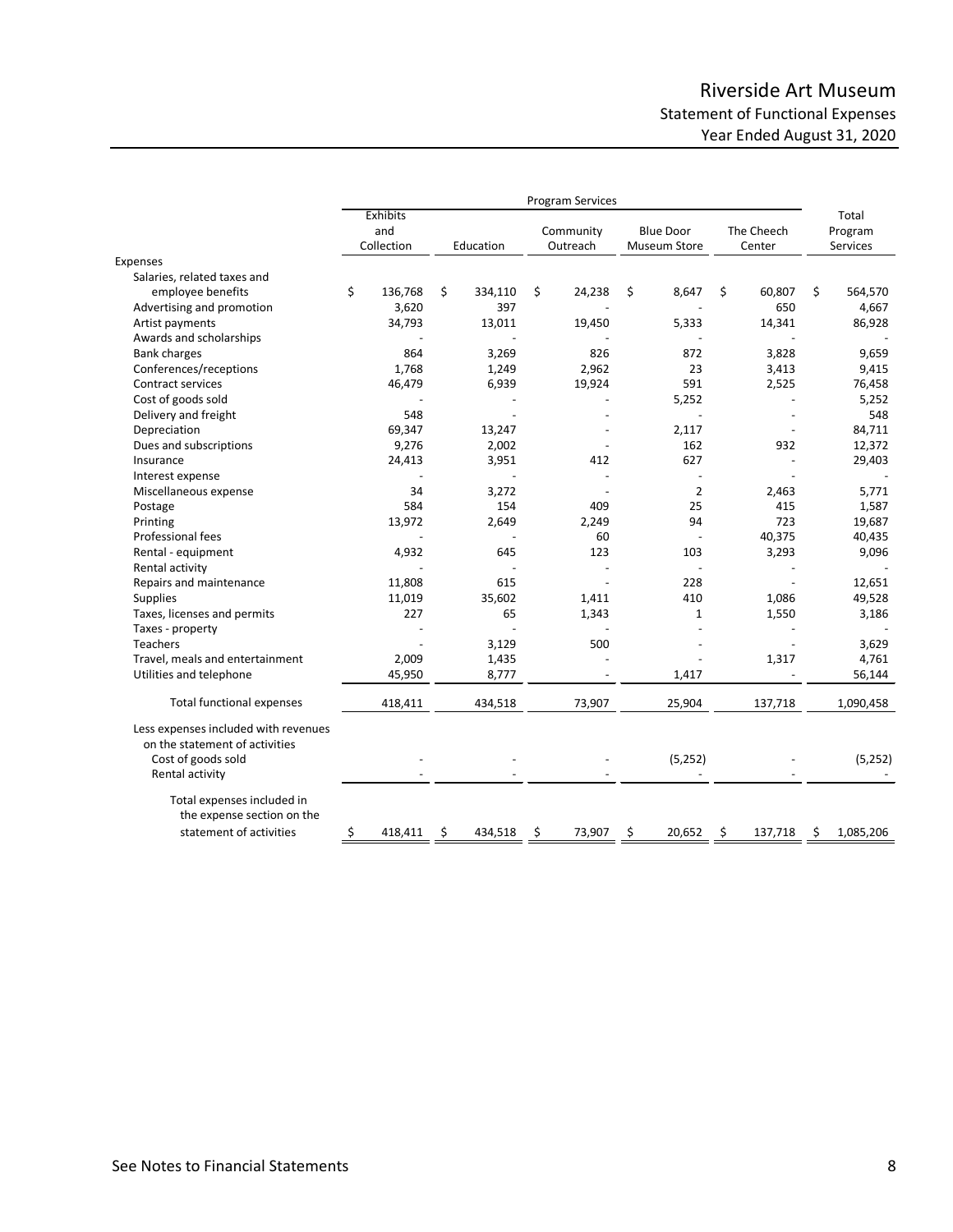# Riverside Art Museum Statement of Functional Expenses, continued Year Ended August 31, 2020

|                                                                        | <b>Supporting Services</b> |         |                           |       |                           |            |                                 |            |                   |            |
|------------------------------------------------------------------------|----------------------------|---------|---------------------------|-------|---------------------------|------------|---------------------------------|------------|-------------------|------------|
|                                                                        | Fundraising                |         | Membership<br>Development |       | Management<br>and General |            | Total<br>Supporting<br>Services |            | Total<br>Expenses |            |
| Expenses                                                               |                            |         |                           |       |                           |            |                                 |            |                   |            |
| Salaries, related taxes and                                            |                            |         |                           |       |                           |            |                                 |            |                   |            |
| employee benefits                                                      | \$                         | 111,170 | \$                        |       | \$                        | 143,802    | \$                              | 254,972    | \$                | 819,542    |
| Advertising and promotion                                              |                            | 50      |                           |       |                           | 2,988      |                                 | 3,038      |                   | 7,705      |
| Artist payments                                                        |                            | 15,477  |                           |       |                           |            |                                 | 15,477     |                   | 102,405    |
| Awards and scholarships                                                |                            | 200     |                           |       |                           |            |                                 | 200        |                   | 200        |
| <b>Bank charges</b>                                                    |                            | 2,008   |                           | 661   |                           | 2,229      |                                 | 4,898      |                   | 14,557     |
| Conferences/receptions                                                 |                            | 6,126   |                           |       |                           | 570        |                                 | 6,696      |                   | 16,111     |
| <b>Contract services</b>                                               |                            | 8,122   |                           |       |                           | 7,153      |                                 | 15,275     |                   | 91,733     |
| Cost of direct benefits to donors                                      |                            |         |                           |       |                           |            |                                 |            |                   | 5,252      |
| Delivery and freight                                                   |                            |         |                           |       |                           |            |                                 |            |                   | 548        |
| Depreciation                                                           |                            | 2,306   |                           |       |                           | 3,762      |                                 | 6,068      |                   | 90,779     |
| Dues and subscriptions                                                 |                            | 697     |                           |       |                           | 8,840      |                                 | 9,537      |                   | 21,909     |
| Insurance                                                              |                            | 683     |                           |       |                           | 13,409     |                                 | 14,092     |                   | 43,495     |
| Interest expense                                                       |                            |         |                           |       |                           | 1,153      |                                 | 1,153      |                   | 1,153      |
| Miscellaneous expense                                                  |                            |         |                           |       |                           | 3,518      |                                 | 3,518      |                   | 9,289      |
| Postage                                                                |                            | 488     |                           | 378   |                           | 678        |                                 | 1,544      |                   | 3,131      |
| Printing                                                               |                            | 3,254   |                           | 569   |                           | 1,468      |                                 | 5,291      |                   | 24,978     |
| Professional fees                                                      |                            | 30      |                           |       |                           | 40,875     |                                 | 40,905     |                   | 81,340     |
| Rental - equipment                                                     |                            | 962     |                           |       |                           | 1,667      |                                 | 2,629      |                   | 11,725     |
| Rental activity                                                        |                            |         |                           |       |                           | 119,704    |                                 | 119,704    |                   | 119,704    |
| Repairs and maintenance                                                |                            | 288     |                           |       |                           | 1,368      |                                 | 1,656      |                   | 14,307     |
| Supplies                                                               |                            | 1,018   |                           |       |                           | 1,369      |                                 | 2,387      |                   | 51,915     |
| Taxes, licenses and permits                                            |                            | 101     |                           |       |                           | 6,463      |                                 | 6,564      |                   | 9,750      |
| Taxes - property                                                       |                            |         |                           |       |                           | 2,300      |                                 | 2,300      |                   | 2,300      |
| <b>Teachers</b>                                                        |                            |         |                           |       |                           |            |                                 |            |                   | 3,629      |
| Travel, meals and entertainment                                        |                            |         |                           |       |                           | 128        |                                 | 128        |                   | 4,889      |
| Utilities and telephone                                                |                            | 1,528   |                           |       |                           | 2,479      |                                 | 4,007      |                   | 60,151     |
| <b>Total functional expenses</b>                                       |                            | 154,508 |                           | 1,608 |                           | 365,923    |                                 | 522,039    |                   | 1,612,497  |
| Less expenses included with revenues<br>on the statement of activities |                            |         |                           |       |                           |            |                                 |            |                   |            |
| Cost of goods sold                                                     |                            |         |                           |       |                           |            |                                 |            |                   | (5,252)    |
| Rental activity                                                        |                            |         |                           |       |                           | (119, 704) |                                 | (119, 704) |                   | (119, 704) |
| Total expenses included in<br>the expense section on the               |                            |         |                           |       |                           |            |                                 |            |                   |            |
| statement of activities                                                | \$                         | 154,508 | \$                        | 1,608 | \$                        | 246,219    | \$                              | 402,335    | \$                | 1,487,541  |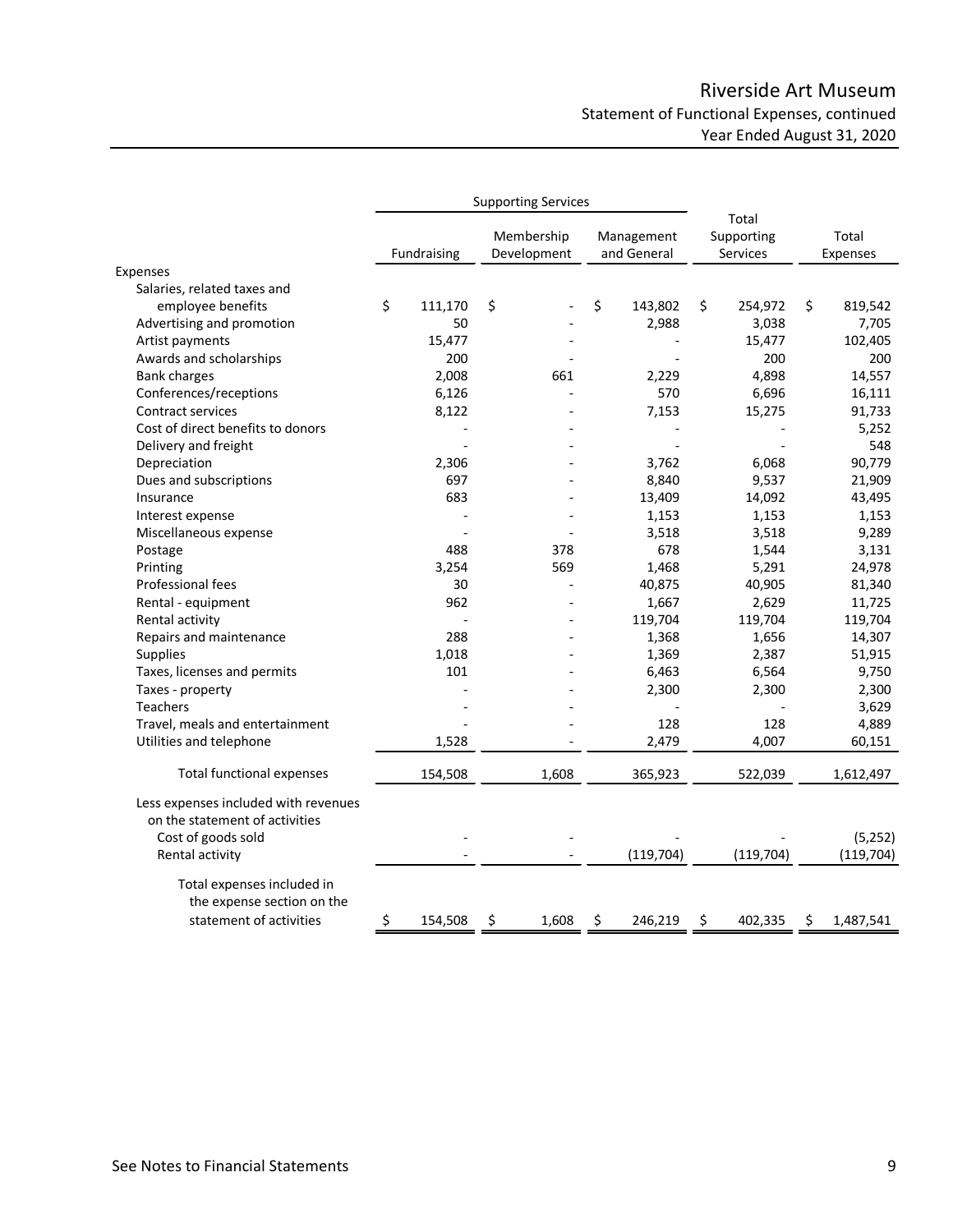## Riverside Art Museum Statements of Cash Flows Years Ended August 31, 2021 and 2020

<span id="page-11-0"></span>

|                                                                                    |     | 2021       | 2020 |           |  |
|------------------------------------------------------------------------------------|-----|------------|------|-----------|--|
| <b>Operating Activities</b>                                                        |     |            |      |           |  |
| Change in net assets                                                               | \$  | 740,903    | \$   | 1,312,436 |  |
| Adjustments to reconcile change in net assets                                      |     |            |      |           |  |
| to net cash provided by operating activities                                       |     |            |      |           |  |
| Provision for bad debts                                                            |     | 15,124     |      |           |  |
| Net realized and unrealized (gain) loss on investments                             |     | (88, 345)  |      | (85, 330) |  |
| Depreciation                                                                       |     | 109,875    |      | 104,801   |  |
| Paycheck Protection Program Ioan forgiveness                                       |     | (186, 687) |      |           |  |
| Write-off beneficial interest in charitable trust held by others                   |     | 10,000     |      |           |  |
| (Increase) decrease in:                                                            |     |            |      |           |  |
| Promises to give                                                                   |     | 149,771    |      | (60, 488) |  |
| Grants receivable                                                                  |     | 298,909    |      | 372,735   |  |
| Other receivables                                                                  |     | 54,618     |      | (46, 273) |  |
| Prepaid expenses                                                                   |     | 4,115      |      | (13, 268) |  |
| Inventory                                                                          |     | (2,994)    |      | 524       |  |
| Increase (decrease) in:                                                            |     |            |      |           |  |
| Accounts payable and accrued liabilities                                           |     | 27,697     |      | (27, 685) |  |
| Accrued payroll                                                                    |     | 16,128     |      | (5,900)   |  |
| Income taxes payable                                                               |     | (3, 163)   |      | (16, 363) |  |
| Deposits                                                                           |     | 7,603      |      | (11,000)  |  |
| Deferred revenue                                                                   |     | (12, 810)  |      | (6, 844)  |  |
| Net cash from operating activities                                                 |     | 1,140,744  |      | 1,517,345 |  |
| <b>Investing Activities</b>                                                        |     |            |      |           |  |
| Purchases of investments                                                           |     | (90, 243)  |      |           |  |
| Proceeds from sale of investments                                                  |     |            |      | 3,667     |  |
| Purchases of property and equipment                                                |     | (12, 170)  |      | (21, 841) |  |
|                                                                                    |     |            |      |           |  |
| Net cash used for investing activities                                             |     | (102, 413) |      | (18, 174) |  |
| <b>Financing Activities</b>                                                        |     |            |      |           |  |
| Net borrowings under line of credit                                                |     |            |      | 65,000    |  |
| Paycheck Protection Program note payable                                           |     | 185,518    |      | 186,687   |  |
| Net cash from financing activities                                                 |     | 185,518    |      | 251,687   |  |
| Net Change in Cash, Cash Equivalents                                               |     |            |      |           |  |
| and Restricted Cash and Cash Equivalents                                           |     | 1,223,849  |      | 1,750,858 |  |
| Cash, Cash Equivalents and Restricted Cash and Cash Equivalents, Beginning of Year |     |            |      |           |  |
|                                                                                    |     | 2,594,849  |      | 843,991   |  |
| Cash, Cash Equivalents and Restricted Cash and Cash Equivalents, End of Year       | \$. | 3,818,698  | \$.  | 2,594,849 |  |
| Cash and cash equivalents                                                          | \$  | 3,734,306  | \$   | 2,510,539 |  |
| Restricted cash and cash equivalents                                               |     | 84,392     |      | 84,310    |  |
| Total Cash, Cash Equivalents and Restricted Cash                                   |     |            |      |           |  |
| and Cash Equivalents, End of Year                                                  | \$  | 3,818,698  | \$   | 2,594,849 |  |
|                                                                                    |     |            |      |           |  |
| Supplemental Disclosure of Cash Flow Information                                   |     |            |      |           |  |
| Interest paid                                                                      | -Ş  | 3,513      | -\$  | 1,153     |  |
| Supplemental Disclosure of Noncash Investing And Financing Activities:             |     |            |      |           |  |
| Donated securities                                                                 |     |            |      | 134,986   |  |
|                                                                                    |     |            |      |           |  |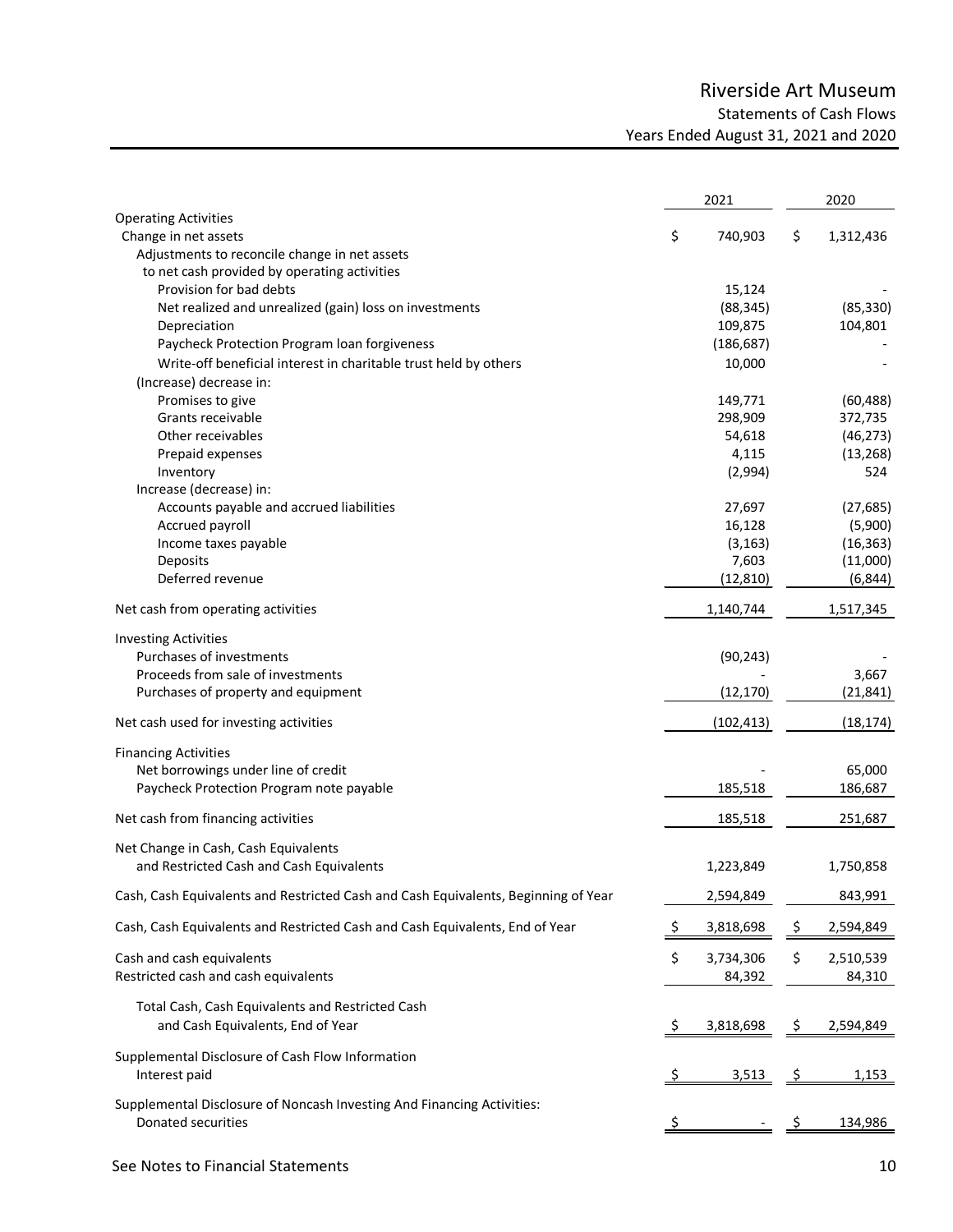### <span id="page-12-0"></span>**Note 1 - Nature of Operations**

### **Nature of Activities**

The Riverside Art Museum (RAM) is a not-for-profit organization and one museum with two locations: The Riverside Art Museum, housed in a National Historic 1929 building designed by Hearst Castle and AIA Gold Medal-winning architect Julia Morgan, and The Cheech Marin Center for Chicano Art & Culture (The Cheech), slated to open June 18, 2022, just one block away in downtown Riverside, the "City of Arts & Innovation". RAM's mission is to integrate art into the lives of people in a way that engages, inspires, and builds community by providing high quality exhibits and art education programs that instill a lifelong love of the arts. A 60-plus-yearold, non-profit cultural arts institution, RAM strives to be a distinguished, yet accessible institution that serves as a cultural, collaborative, and educational focal point for its diverse community.

Originally formed in the early 1950s by a loosely knit group of artists, RAM purchased and moved into Julia Morgan's 1929 Riverside YWCA building in the 1960s, renovating it to become the Riverside Art Museum. At this site, visitors can expect to see a mix of solo, group, and permanent collection exhibits featuring traditional and contemporary/modern art. Key exhibition initiatives have been to spotlight untold stories—from female artists to historically understudied Inland Empire artists, designers, and architectural movements, to artists uplifting urgent messages of social justice. A permanent Julia Morgan tribute exhibition sheds light onto this pioneering architect.

RAM's desire to further engage and serve the community was the impetus to create The Cheech Marin Center for Chicano Art & Culture, set to open on June 18, 2022. The Cheech is a public-private partnership between RAM, the City of Riverside, and comedian Cheech Marin—one of the world's foremost collectors of Chicano art. In 2021, the construction renovation of the future home of The Cheech began and a management agreement was signed between RAM and the City of Riverside, providing annual funding of \$800,000 from the City of Riverside to RAM to administer and program The Cheech.

Marin's pledge to gift approximately 500 works by Chicana/o/x artists—among them Carlos Almaraz, Judithe Hernández, Gilbert "Magú" Luján, Sandy Rodriguez, Frank Romero, and Patssi Valdez—to RAM's permanent collection makes the collection a repository for one of the largest holdings of Chicana/o/x art by a non-ethnic specific contemporary art museum. The Cheech will be dedicated to showcasing Chicana/o/x art and honoring and exploring its continued social, cultural, and political impact through a comprehensive exhibitions program of the permanent collection, temporary exhibitions organized at the center, and nationally touring exhibitions that align with the center's vision. The Cheech will continue to work collaboratively with community partners who were integral to the capital campaign to present thought-provoking educational programming that explores the complexity of Chicana/o/x culture not only through the visual arts, but in music and film as well.

Today, RAM engages 50,000 diverse residents and visitors annually through a rich variety of art exhibitions, vibrant art education programming, and community outreach, including:

**Exhibitions:** At both sites, RAM will present a total of approximately 20 exhibits a year to further its work as a distinguished and accessible institution. In addition to presenting quality artwork, the museum provides interactive programming that explores social issues and invites public engagement through tours, panels, and art-making activities. During government-mandated closures during the COVID-19 pandemic (RAM reopened to the public with limited admission in April 2021 and fully on June 15, 2021), RAM organized digital exhibitions and virtual artist talks.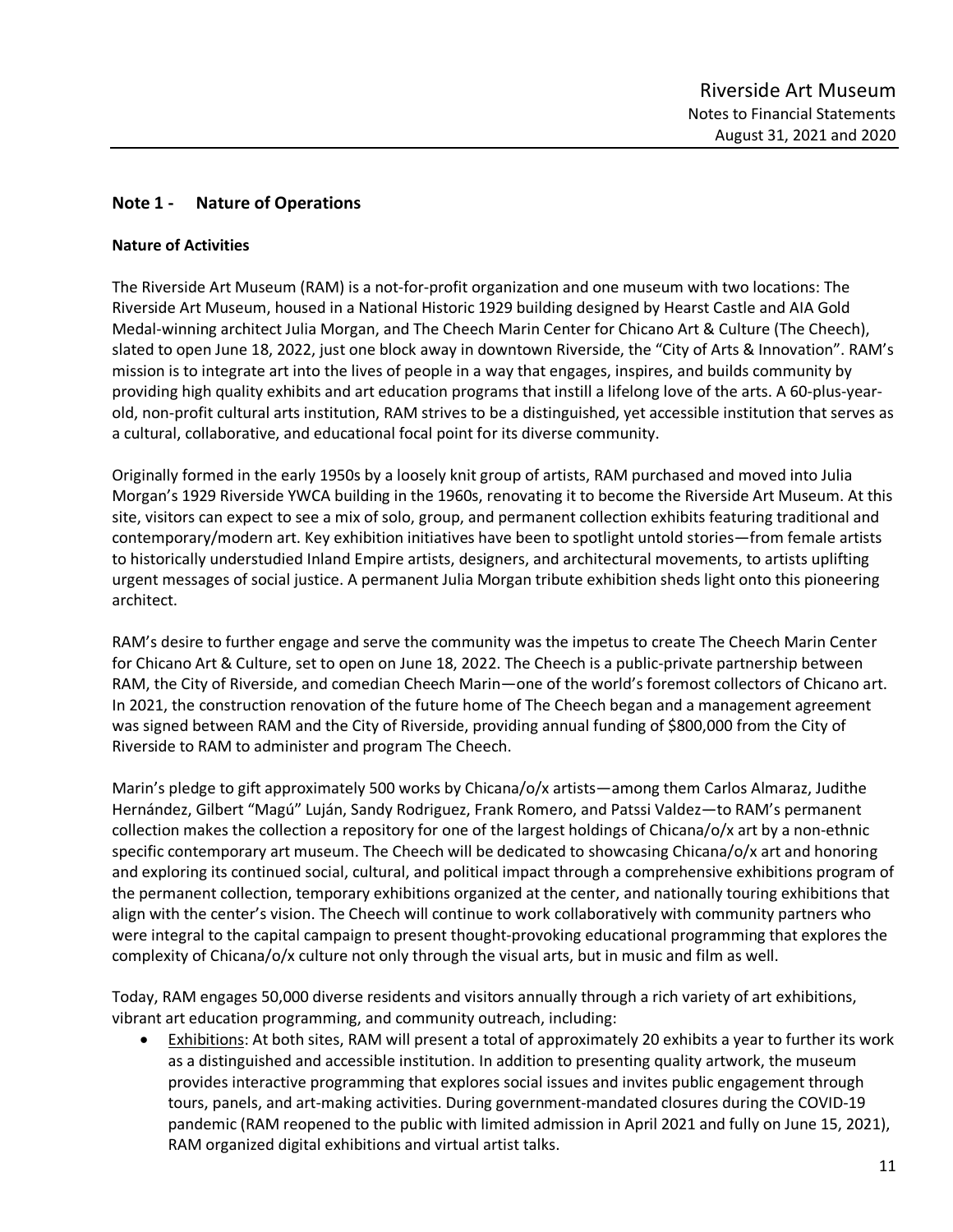- Community Outreach: RAM has a strong history of providing free, vibrant, community art programs via First Sundays and Artswalk. RAM is also part of the Museums for All program with \$1 admission for families with EBT cards. Children under 12 and military families are always free at RAM. RAM resumed these activities in summer 2021 as government-mandated closures eased.
- Youth Education: RAM offers classes and summer programs for children from ages 3 to 17 years. Additionally, RAM brings curriculum-based art lessons to local classrooms through Art-to-Go and brings students to its historic building for Walk & Wonder Museum Tours. During the 2020–2021 school year, RAM provided Art-to-Go virtually to all elementary students in the Riverside Unified School District. RAM also created a virtual Walk and Wonder program for all first-grade students in the Val Verde Unified School District. In the 2021–2022 school year, RAM is back on site at the schools, providing Art-to-Go in the classrooms, to nearly all elementary schools in the Riverside Unified School District. This year, RAM also started serving students ages 1½ and up in Parent and Me classes.
- Creative Horizons: RAM provides art education opportunities to at-promise teens, youth in gang prevention programs, and other justice-involved youth. Creative Horizons engages troubled teens in pro-social art activities that encourage teamwork and creativity through the collaborative production of themed murals, working with incarcerated youth at detention facilities, and with at-promise teens who visit the museum to work on projects. Annually, approximately 50 justice-involved youth participate in this impactful program. Additionally, RAM in 2020–2021 offered online classes to teens on probation and at local group homes, reaching about 150 young people.
- Adult Education: RAM offers adult classes and workshops featuring local and nationally acclaimed instructors to support the development of local artists. New social-based artmaking activities have been offered over the past couple of years, on-site and online, and are widely enjoyed by non-artists as fun, creative events. The 52 Project engages adults in a self-directed, group-encouraged, year-long exploration and commitment to individual creativity supported by museum-based get-togethers, culminating in opportunities for mini shows at the museum.
- Community Engagement: In addition to creating public value and community vibrancy through art education and exhibitions, RAM is expanding its work outside the walls of the museum as it explores how art can advance civic engagement and improve the built environment. In addition to providing arts activities at festivals and events (especially in Riverside's marginalized Eastside neighborhood), RAM works with community partners and residents to paint murals at neighborhood sites. RAM also works with the City of Riverside's Economic Development Department and a local housing authority to place an artist in an affordable housing unit recently constructed next to Lincoln Park in Riverside; this artist, contracted by RAM, provides arts engagement activities throughout the neighborhood and at the museum, most recently working with artists and business owners to creatively revitalize storefronts along Park Avenue in Riverside, CA.
- Member Groups: RAM further supports the local artist community through member groups: Plein Air Artists of Riverside, Photo Artists Network, and Printmakers Collaborative. Additionally, the Art Alliance of the Riverside Art Museum plays an important role in promoting the arts through fundraising and community events.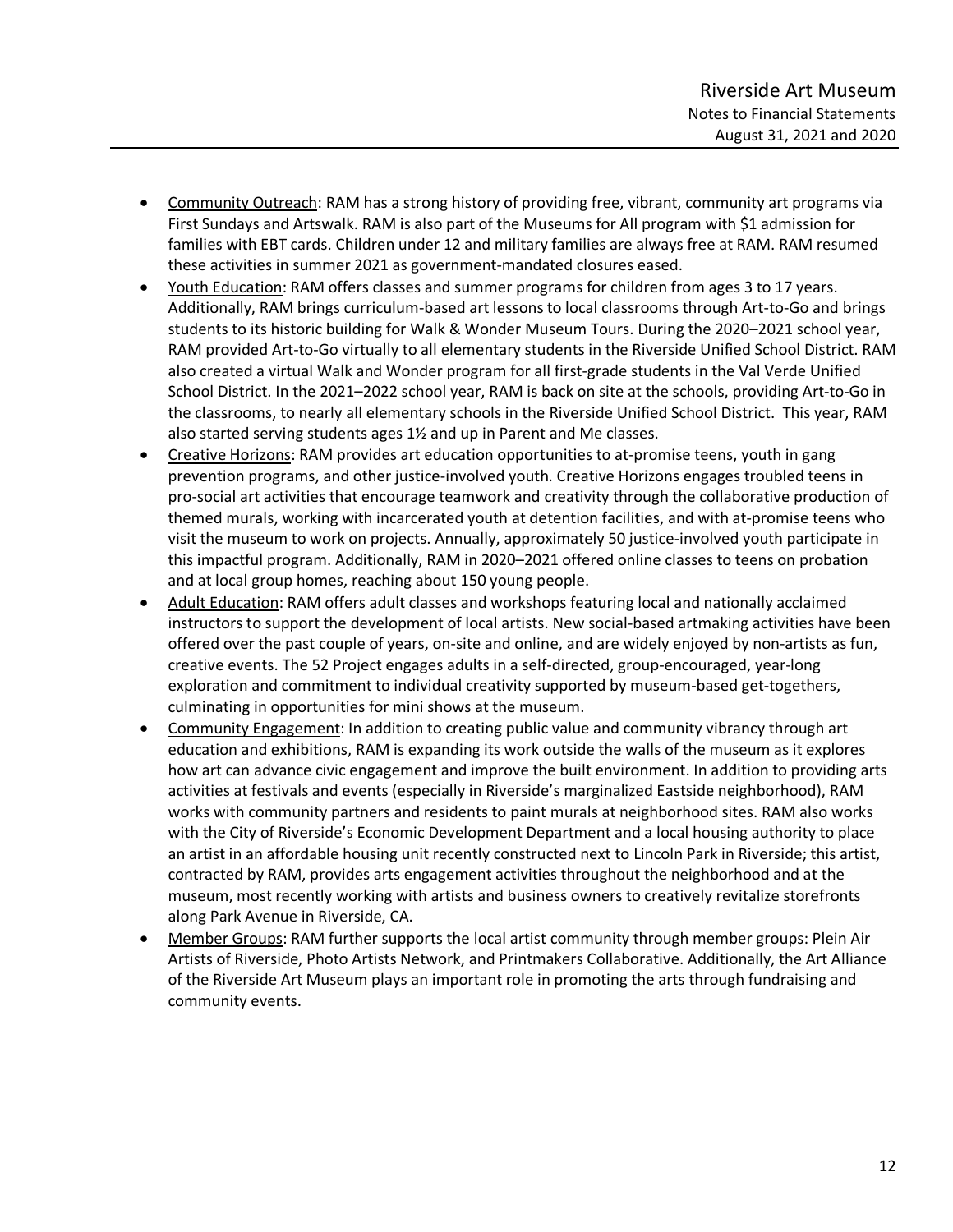RAM's support and revenues are derived from contributions, grants, rental of museum facilities, and museum store sales. Fundraising efforts including special events and the Riverside Art Alliance, an auxiliary group of the Riverside Art Museum, organizes art-based fundraisers twice a year. These include signature events such as Off the Wall and creative, place-based public art events such as the Riverside Art Market, Art Bark in the Park, Art Float, and OrangeAid. Additionally, a significant portion of revenue consists of art education class and workshop fees including program contracts with the Riverside Unified School District for the Art-to-Go program and the County of Riverside to engage at-promise and justice-involved youth in creative, pro-social activities including skills-building workshops and collaborative mural projects. In May 2022, RAM will receive its first monthly payment from the City of Riverside to administer and program The Cheech; this annual contract signed in 2021 is for \$800,000, paid monthly, starting 30 days before The Cheech opens.

## **Note 2 - Summary of Significant Accounting Policies**

#### **Basis of Accounting**

The financial statements of RAM have been prepared on the accrual basis of accounting and, accordingly, reflect all significant receivables, payables, and other liabilities.

#### **Basis of Presentation**

Net assets, revenues, gains, and losses are classified based on the existence or absence of donor or grantorimposed restrictions. Accordingly, net assets and changes therein are classified and reported as follows:

**Net Assets Without Donor Restrictions** - RAM reports contributions that are not subject to donorimposed restrictions as net assets without donor restrictions. Net assets without donor restrictions may be designated for specific purposes by action of the Board of Trustees.

**Net Assets with Donor Restrictions** - RAM reports contributions as net assets with donor restrictions if they are received with donor-imposed restrictions that can be met either by the passage of time, or other events specified by the donor. Other donor restrictions are perpetual in nature, where the donor stipulates that resources be maintained in perpetuity. Donor-imposed restrictions are released when a restriction expires, that is, when the stipulated time has elapsed, when the stipulated purpose for which the resource was restricted has been fulfilled, or both.

#### **Cash and Cash Equivalents**

Cash and cash equivalents included in the statements of financial position include cash on hand, bank deposits, money market funds subject to withdrawal, and liquid debt instruments, which mature within three months of the date acquired. For purposes of the statements of cash flows, cash and cash equivalents includes restricted cash and cash equivalents.

#### **Restricted Cash and Cash Equivalents**

Amounts included in restricted cash and cash equivalents in the statements of financial positions represents amounts required to be set aside as collateral for RAM's line of credit with Provident Savings Bank.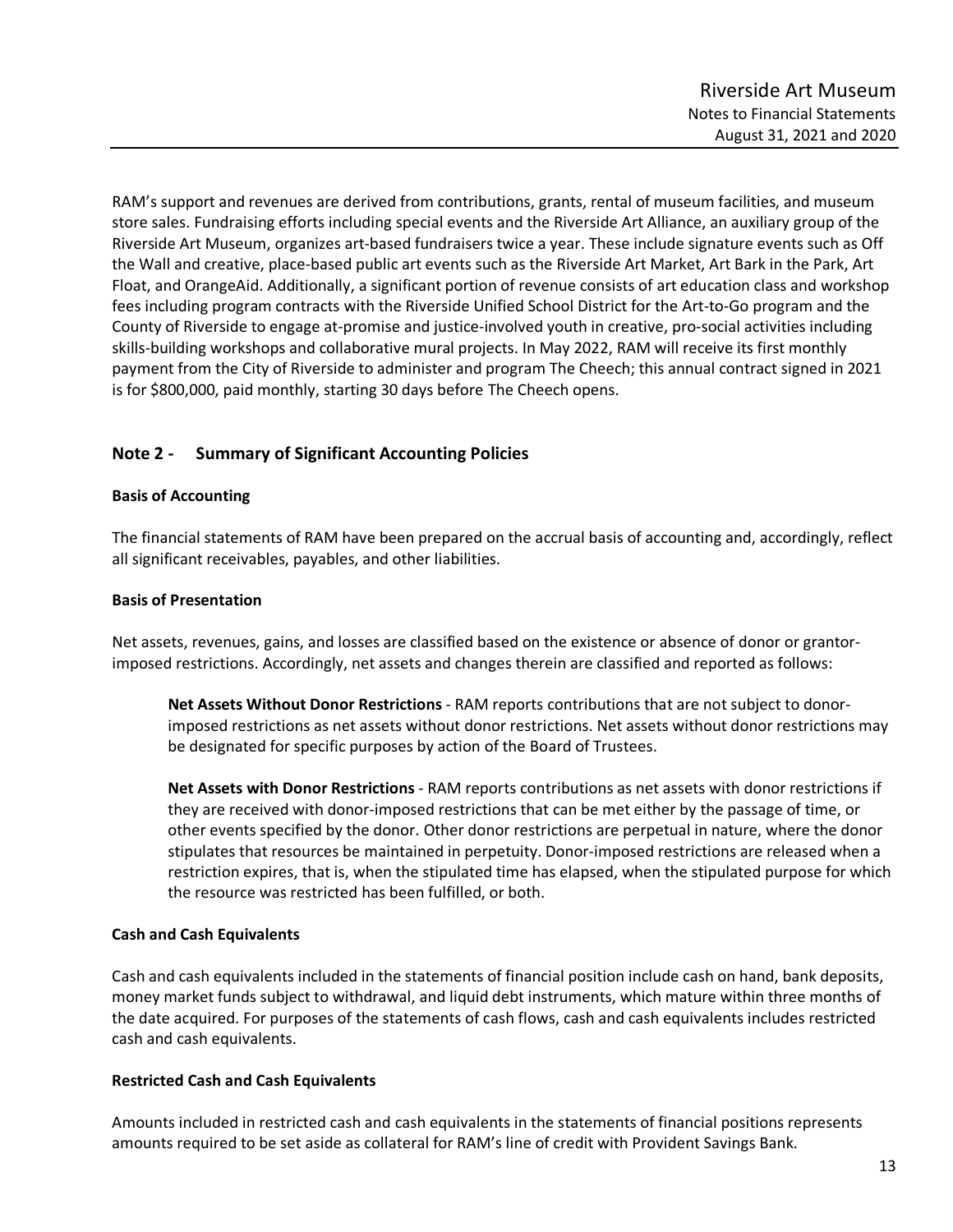### **Promises to Give**

Promises to give are recognized, if unconditional, as contribution revenue in the period promised and as either current or long-term pledges receivable depending on the payment schedule of the donors. RAM records unconditional promises to give that are expected to be collected within one year at net realizable value. Unconditional promises to give expected to be collected in future years are initially recorded at fair value using present value techniques incorporating risk-adjusted discount rates designed to reflect the assumptions market participants would use in pricing the asset. In subsequent years, amortization of the discounts is included in contribution revenue in the statements of activities. Allowance for uncollectable promises to give is determined based on historical experience, an assessment of economic conditions, and a review of subsequent collections. Promises to give are written off when deemed uncollectable. As August 31, 2021 and 2020, management considers promises to give to be fully collectible; and accordingly, no allowance for doubtful accounts is recorded.

#### **Other Receivables**

Other receivables including trade receivables are reviewed by management on a regular basis, who determines when receivables are past due or delinquent, based on contractual terms and past experience with its customers. At August 31, 2021 and 2020, management considers other receivables to be fully collectible; and accordingly, no allowance for doubtful accounts is recorded.

### **Blue Door Museum Store Inventory**

Inventories consist primarily of books and art related items. All inventories are valued at the lower of cost or net realizable value. Cost is determined by specific identification.

### **Investments**

RAM has a board-approved investment policy that states that the portfolio shall be invested to provide safety through diversification in a portfolio of common stocks, bonds, and cash equivalents, all of which may reflect varying rates of return. The Finance Committee of RAM meets twice a year to review performance of investments and make any adjustments to the investment policy. The objective of the investment policy is longterm growth of assets and protection of capital.

Investment purchases are recorded at cost, or if donated, at fair value on the date of donation. Thereafter, investments are reported at their fair values in the statements of financial position. Net investment return is reported in the statements of activities and consists of interest and dividend income, realized and unrealized capital gains and losses, less external and direct internal investment expenses.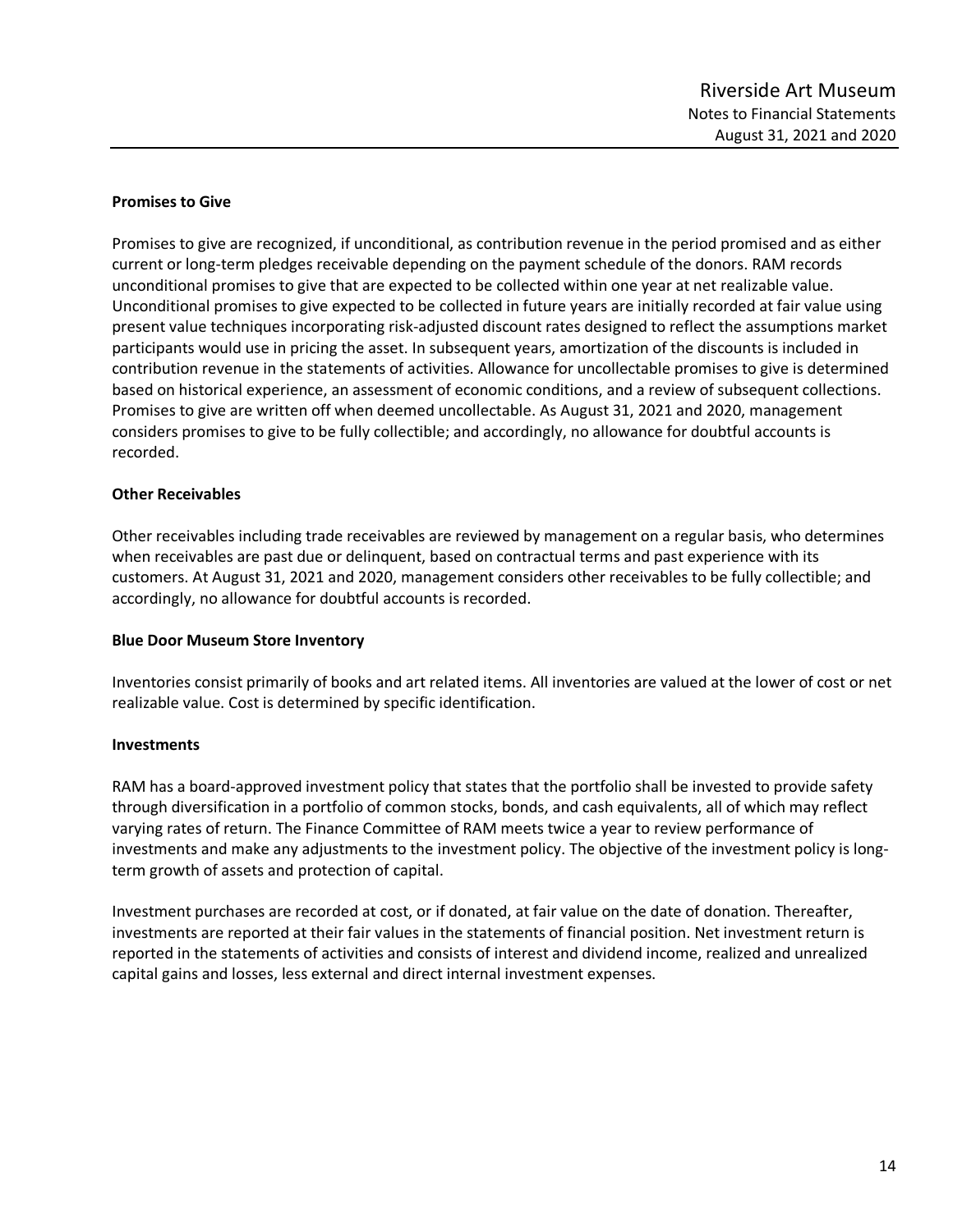#### **Fair Value Measurements**

Certain assets are reported at fair value in the financial statements. Fair value is the price that would be received to sell an asset in an orderly transaction in the principal, or most advantageous, market at the measurement date under current market conditions regardless of whether that price is directly observable or estimated using another valuation technique. Inputs used to determine fair value refer broadly to the assumptions that market participants would use in pricing the asset, including assumptions about risk. Inputs may be observable or unobservable. Observable inputs are inputs that reflect the assumptions market participants would use in pricing the asset based on market data obtained from sources independent of the reporting entity. Unobservable inputs are inputs that reflect the reporting entity's own assumptions about the assumptions market participants would use in pricing the asset based on the best information available. A three-tier hierarchy categorizes the inputs as follows:

*Level 1* – Quoted prices (unadjusted) in active markets for identical assets that can be accessed at the measurement date.

*Level 2* – Inputs other than quoted prices included within Level 1 that are observable for the asset, either directly or indirectly. These include quoted prices for similar assets in active markets, quoted prices for identical or similar assets in inactive markets, inputs other than quoted prices that are observable for the asset, and market-corroborated inputs.

*Level 3* – Unobservable inputs for the asset. In these situations, inputs are developed using the best information available in the circumstances.

In some cases, the inputs used to measure the fair value of an asset might be categorized within different levels of the fair value hierarchy. In those cases, the fair value measurement is categorized in its entirety in the same level of the fair value hierarchy as the lowest level input that is significant to the entire measurement. Assessing the significant of a particular input to entire measurement requires judgement, taking into account factors specific to the asset. The categorization of an asset within the hierarchy is based upon the pricing transparency of the assets and does not necessarily correspond to RAM's assessment of the quality, risk, or liquidity profile of the asset.

A portion of RAM's investments are classified within Level 1 because they are comprised of investments with readily determinable fair values based on daily redemption values. RAM invests in CDs traded in the financial markets. Those CDs, fixed income securities, and bond mutual funds are valued by the custodians of the securities using pricing models based on credit, quality, time to maturity, stated interest rates, and market-rate assumptions and are classified within Level 2.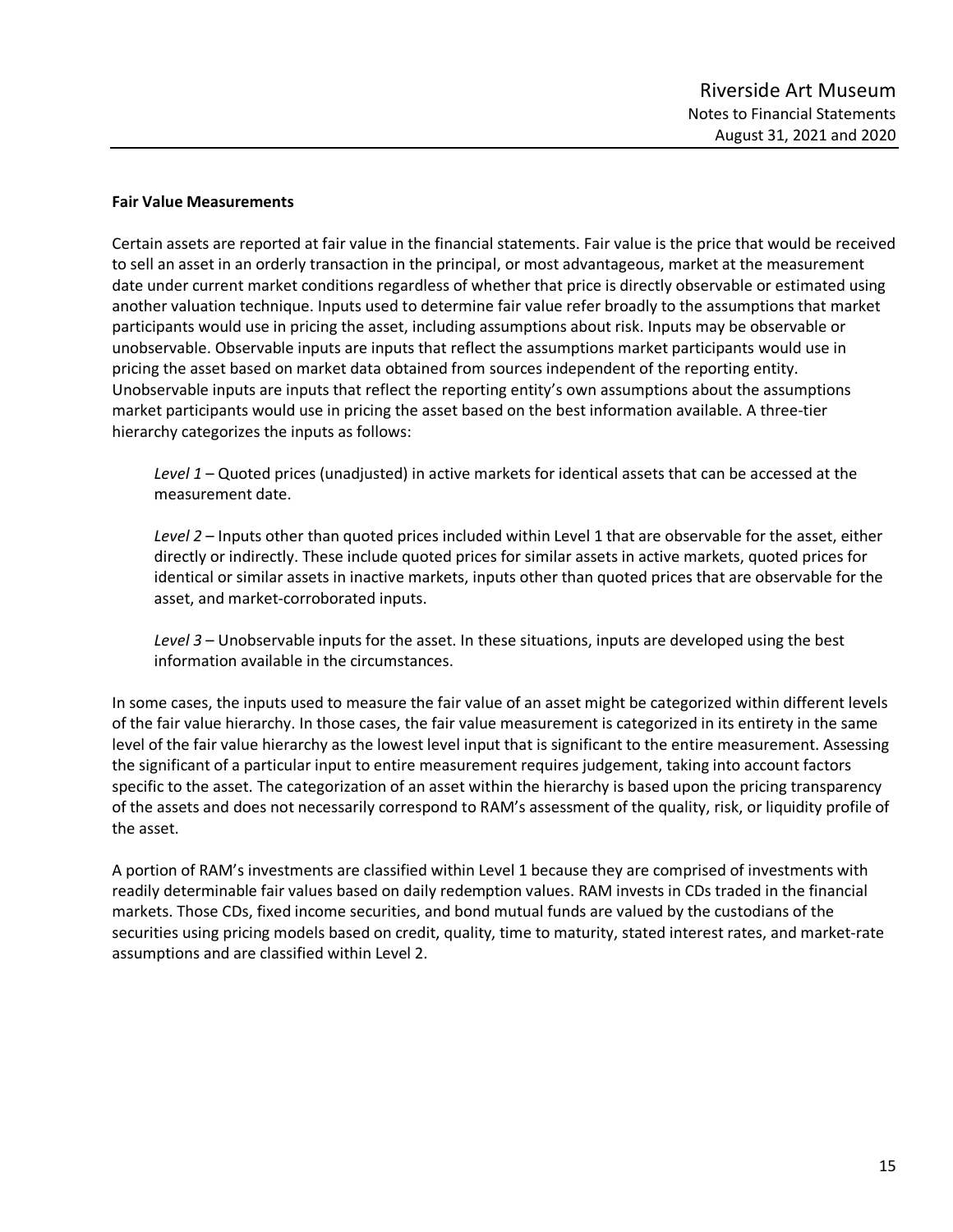### **Collection**

Collection items consist of art objects that are held for educational and curatorial purposes. Each of the items is cataloged, preserved, cared for, and kept unencumbered. Activities verifying their existence and assessing their condition are performed continuously. Collection items acquired either through purchase or donation are not capitalized. Purchases of collection items are recorded as decreases in net assets without donor restrictions if purchased without donor restricted assets and as decreases in net assets with donor restrictions if purchased with donor-restricted assets. Contributions of collection items are not recognized in the statements of activities. Proceeds from deaccessions or insurance recoveries are reflected on the statements of activities based on the absence or existence and nature of donor-imposed restrictions. If collection items are sold, the proceeds from the sale are used to purchase additional collection items.

#### **Property and Equipment**

Property and equipment is stated at cost or fair value at the date of donation in the case of donated assets. The policy of RAM is to capitalize property and equipment with a value of \$500 or more. RAM provides for depreciation and amortization of property and equipment by use of the straight-line method over the estimated useful lives, as follows:

| <b>Buildings</b>                    | 10 to 30 years |
|-------------------------------------|----------------|
| Furnishings, software and equipment | 5 to 12 years  |

When assets are sold or otherwise disposed of, the cost and related depreciation or amortization are removed from the accounts, and any resulting gain or loss is included in the statements of activities. Costs of maintenance and repairs that do not improve or extend the useful lives of the respective assets are expensed currently.

The carrying values of property and equipment are reviewed for impairment whenever events or circumstances indicate that the carrying value of an asset may not be recoverable from the estimated future cash flows expected to result from its use and eventual disposition. When considered impaired, an impairment loss is recognized to the extent carrying value exceeds the fair value of the asset.

#### **Deferred Revenue and Deposits**

Deferred revenue and deposits consist primarily of amounts received in advance for classroom instruction and the rental of RAM and restaurant facilities for weddings and events. Weddings and events require a deposit in advance, which is returned in full if the event is cancelled six months prior to the event, or 25 percent is returned if the event is cancelled after six months, but no later than three months prior to the event. All events require payment in full prior to the event taking place.

#### **Donated Services and In-Kind Contributions**

Volunteers contribute time to RAM's program services, administration, and fundraising and development activities; however, the financial statements do not reflect the value of these contributed services because they do not meet recognition criteria prescribed by accounting principles generally accepted in the United States of America (U.S. GAAP). Contributed goods are recorded at fair value at the date of donation. No significant contributions of such goods or services were received during the years ended August 31, 2021 and 2020, respectively.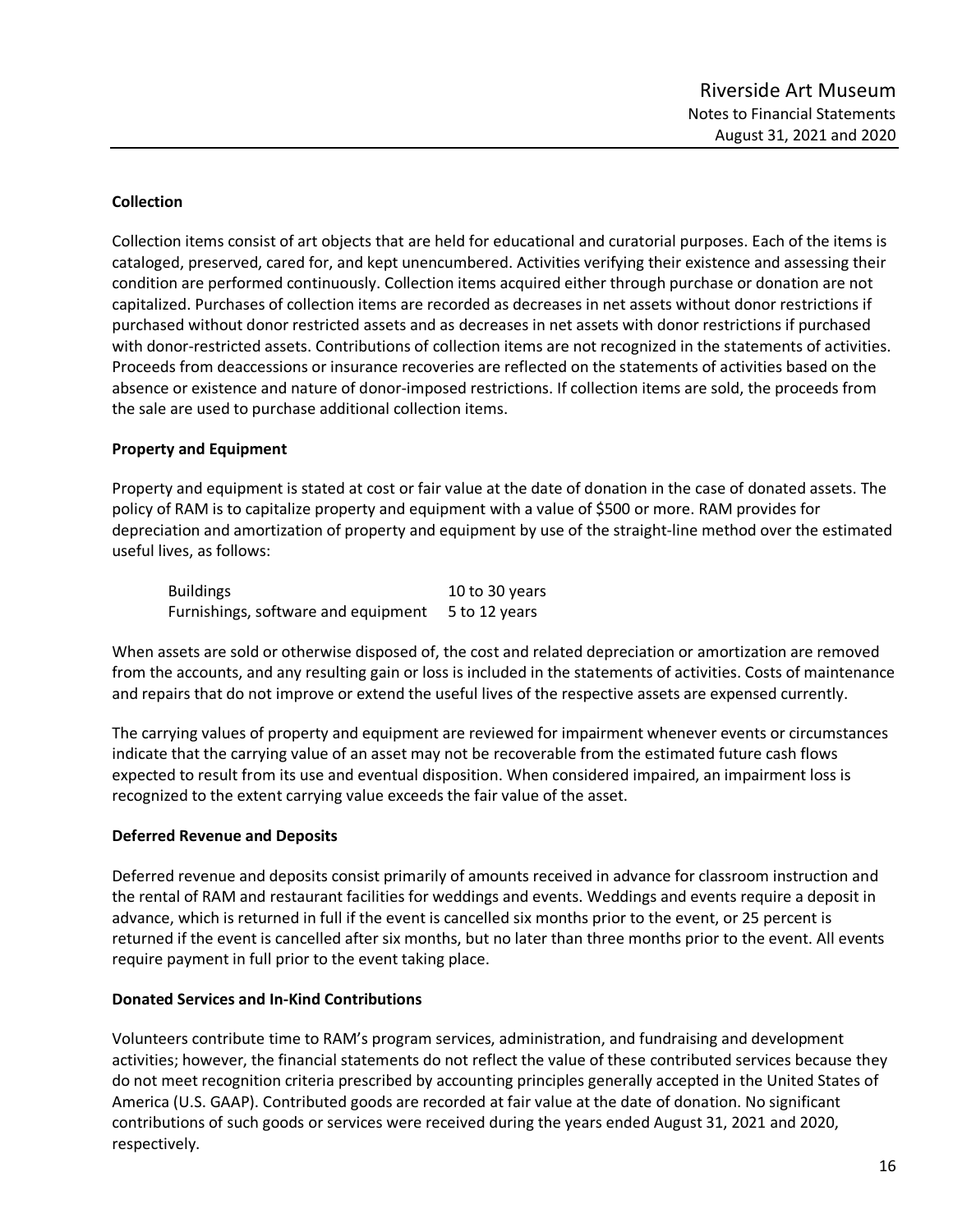#### **Revenue and Revenue Recognition**

RAM recognizes contributions when cash, securities, or other assets, an unconditional promise to give, or a notification of a beneficial interest is received. Revenue is reported as an increase in net assets without donor restrictions unless the use of the related assets is limited by donor-imposed restrictions. Appreciation and depreciation of investments is reported as increases or decreases in net assets without donor restrictions unless their use is restricted by explicit donor-imposed restrictions, by the passage of time, or by law. When a donor restriction expires, net assets with donor restrictions are reclassified as net assets without donor restrictions and reported in the statements of activities as net assets released from restrictions. Promises to give that do not contain donor restrictions that limit the use of the donated assets and for which the donor specifies the gift may be used to support operations of the current period are recorded as net assets without donor restrictions.

Conditional promises to give, that is, those with a measurable performance or other barrier, and a right of return, are not recognized until the conditions on which they depend have been met. When the contribution becomes unconditional, RAM reports the contribution as an increase in net assets without donor restrictions unless the use of the related assets is limited by donor-imposed restrictions. In those circumstances, RAM reports the contribution as an increase in net assets with donor restrictions. When a donor restriction expires, net assets with donor restrictions are reclassified as net assets without donor restrictions and reported in the statements of activities as net assets released from restrictions.

A portion of RAM's revenue is derived from cost-reimbursable federal and state contracts and grants, which are conditioned upon certain performance requirements and/or the incurrence of allowable qualifying expenses. Amounts received are recognized as revenue when RAM has incurred expenditures in compliance with specific contract or grant provisions. The balance of unearned grant revenues was \$0 as of August 31, 2021 and 2020.

RAM recognizes revenue from ticket sales at the time of admission. Membership dues, which are nonrefundable, are recognized over the membership period.

RAM recognizes revenue from student tuition and fees during the year in which the related services are provided to students. The performance obligation of delivering educations services is simultaneously received and consumed by the students; therefore, the revenue is recognized ratably over the course of the academic period. All amounts received prior to the commencement of the academic period, including enrollment deposits, are deferred to the applicable period.

Deferred revenue represents revenue received in advance for tuition and facility rentals. Deferred revenue at August 31, 2021, 2020, and 2019 totaled \$53,052, \$65,862, and \$72,706, respectively.

#### **Income Taxes**

RAM is exempt from federal income taxes under Section 501(c)(3) of the Internal Revenue Code and from state income tax under Section 23701(d) of the California Revenue and Taxation Code. In addition, RAM has been classified as an organization that is not a private foundation under Section 509(a)(2). However, certain sales in RAM's shop and rent receipts net of rent expenses are subject to unrelated business income tax, if they exceed certain thresholds. For the years ended August 31, 2021 and 2020, RAM has recorded a tax liability of \$0 and \$3,163, respectively, for federal and state purposes on this unrelated business activity.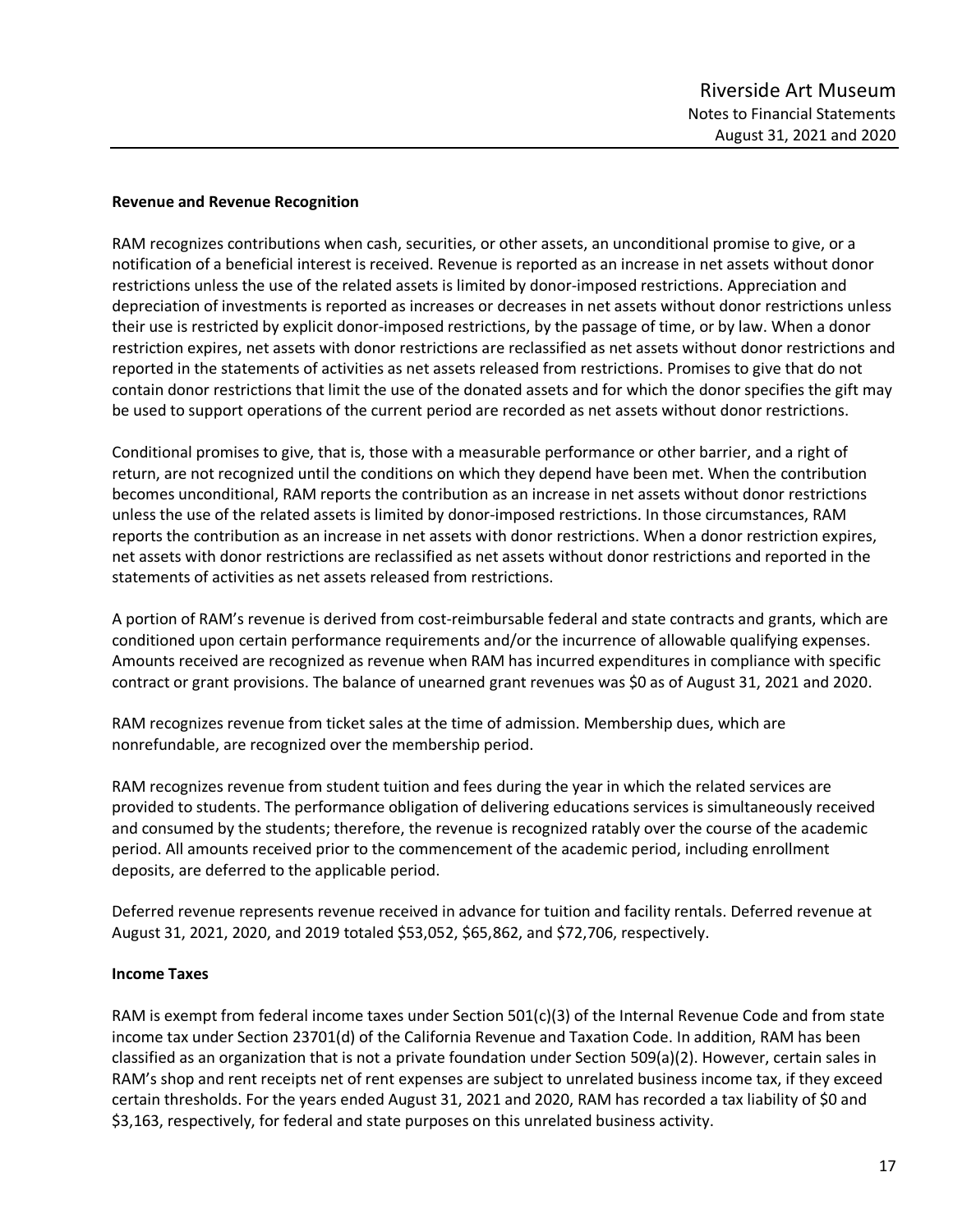Management believes that RAM has appropriate support for any tax positions taken affecting its annual filing requirements, and as such, does not have any uncertain tax positions that are material to the financial statements. RAM would recognize future accrued interest and penalties related to unrecognized tax benefits and liabilities in income tax expense if such interest and penalties are incurred.

### **Advertising Costs**

Direct response and non-direct response advertising is expensed as incurred, since the value of this advertising does not benefit any future periods.

#### **Functional Allocation of Expenses**

The financial statements report certain categories of expenses that are attributed to more than one program or supporting function. Therefore, expenses require allocation on a reasonable basis that is consistently applied. The expenses that are allocated include occupancy, depreciation, and amortization, which are allocated on a square footage basis, as well as salaries and wages, benefits, payroll taxes, professional services, office expenses, interest, insurance, and other, which are allocated based on estimates of time and effort.

#### **Estimates**

The preparation of these financial statements in conformity with U.S GAAP requires management to make estimates and assumptions. Those estimates and assumptions affect the reported amounts of assets, liabilities, revenues, and expenses, as well as the disclosure of contingent assets and liabilities. Actual results could differ from those estimates.

#### **Future Pronouncements**

In February 2016, the Financial Accounting Standards Board (FASB) issued Accounting Standards Update (ASU) No. 2016-02, *Leases* (Topic 842), which requires lessees to recognize leases on the balance sheet and disclose key information about leasing arrangements. The new standard establishes a right-of-use (ROU) model that requires a lessee to recognize a ROU asset and lease liability on the balance sheet for all leases with a term longer than 12 months. Leases will be classified as finance or operating, with classification affecting the pattern and classification of the expense recognition in the statement of operations. In June 2020, FASB issued ASU 2020-05, which defers the effective date of ASU 2016-02 for one year. The amendment in this update is effective for years beginning after December 15, 2021. RAM is currently assessing the impact of the adoption of the standard.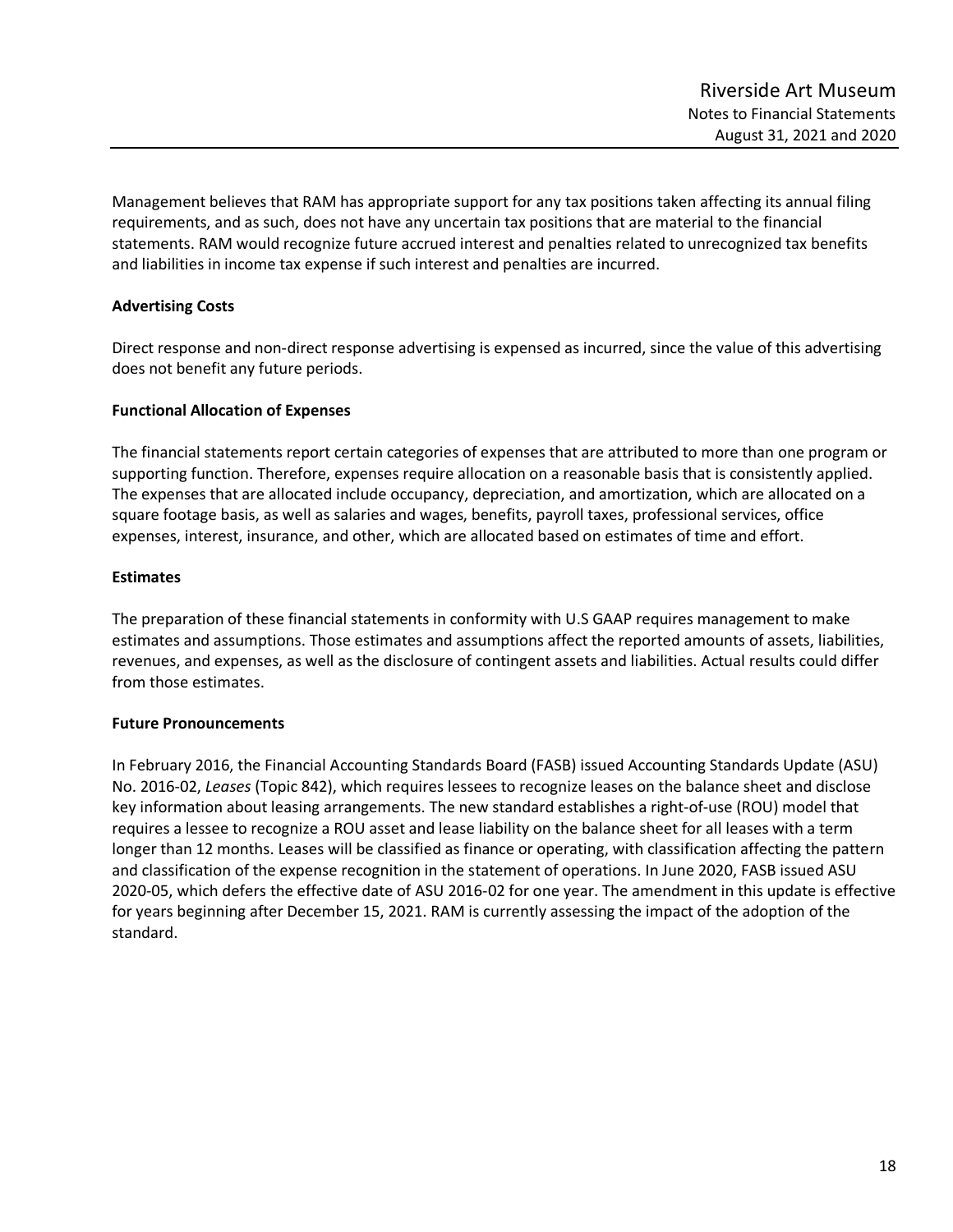### **Note 3 - Cash, Cash Equivalents, and Investments**

Cash, cash equivalents, and investments at August 31, 2021 and 2020 are classified in the statements of financial position as follows:

|                                                                   | 2021                     | 2020                      |
|-------------------------------------------------------------------|--------------------------|---------------------------|
| Cash and cash equivalents<br>Restricted cash and cash equivalents | 3,734,306<br>S<br>84,392 | Ś.<br>2,510,539<br>84,310 |
| Total cash and cash equivalents                                   | 3,818,698                | 2,594,849                 |
| Investments<br>Restricted investments                             | 1,890,678<br>216,305     | 1,712,090<br>216,305      |
| <b>Total investments</b>                                          | 2,106,983                | 1,928,395                 |
| Total cash, cash equivalents, and investments                     | 5,925,681                | 4,523,244                 |

Cash, cash equivalents, and investments at August 31, 2021 and 2020 comprise the following:

|                                               | 2021 |                    |    | 2020               |
|-----------------------------------------------|------|--------------------|----|--------------------|
|                                               |      | <b>Fair Market</b> |    | <b>Fair Market</b> |
|                                               |      | Value              |    | Value              |
| Cash and cash equivalents                     |      |                    |    |                    |
| Cash on hand and checking accounts            | \$   | 1,115,777          | \$ | 593,658            |
| Savings accounts                              |      | 8,366              |    | 8,361              |
| Money Market accounts                         |      | 2,552,982          |    | 1,842,570          |
| Certificates of deposit                       |      | 84,392             |    | 84,310             |
| Investment cash and sweep money market funds  |      | 57,181             |    | 65,950             |
| Total cash and cash equivalents               |      | 3,818,698          |    | 2,594,849          |
| Investments                                   |      |                    |    |                    |
| Common stocks                                 |      | 147,845            |    | 198,714            |
| Fixed income                                  |      | 196,940            |    | 162,717            |
| Bond mutual funds                             |      |                    |    | 97,478             |
| Equity mutual funds                           |      | 611,358            |    | 371,560            |
| Bond and ETF investments                      |      | 133,405            |    | 88,594             |
| Certificates of deposit                       |      | 1,017,435          |    | 1,009,332          |
| Total investments                             |      | 2,106,983          |    | 1,928,395          |
| Total cash, cash equivalents, and investments | \$   | 5,925,681          | \$ | 4,523,244          |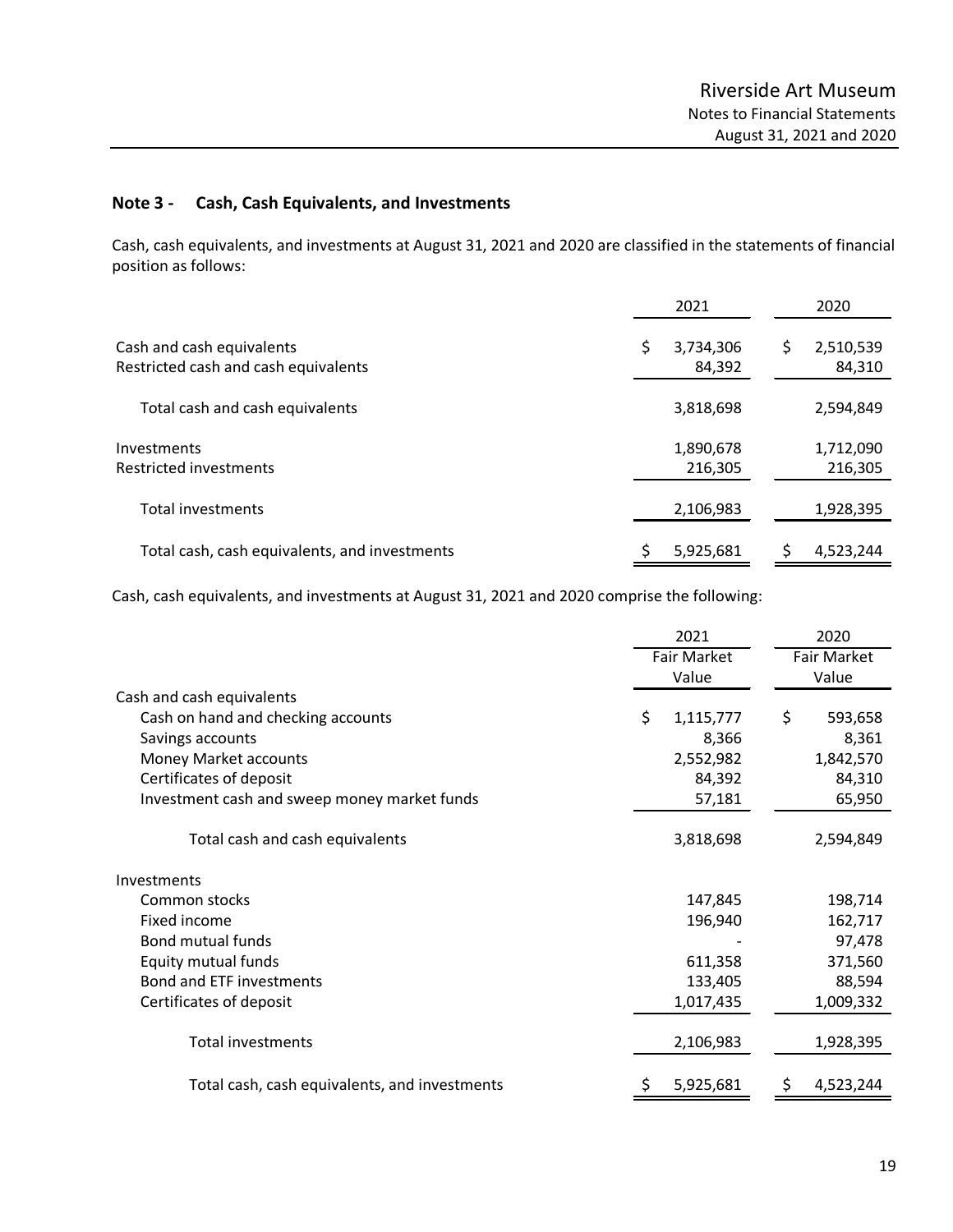Investment activity for the years ended August 31, 2021 and 2020 consist of the following:

|                                                  | 2021             | 2020             |  |
|--------------------------------------------------|------------------|------------------|--|
| Interest and dividend income<br>Unrealized gains | 98,773<br>88,345 | 45,804<br>85,330 |  |
| Total investment return                          | 187,118          | 131,134          |  |

The following table sets forth by level, within the fair value hierarchy, RAM's investments at fair value as of August 31, 2021 and 2020. For additional information on how RAM measures fair value, refer to Note 2.

|                          | 2021    |  |                          |  |         |  |           |
|--------------------------|---------|--|--------------------------|--|---------|--|-----------|
|                          | Level 1 |  | Level 2                  |  | Level 3 |  | Total     |
| Investments              |         |  |                          |  |         |  |           |
| Common stocks            | 147,845 |  | ٠                        |  |         |  | 147,845   |
| Fixed income             |         |  | 196,940                  |  |         |  | 196,940   |
| Equity mutual funds      | 611,358 |  | $\overline{\phantom{a}}$ |  |         |  | 611,358   |
| Bond and ETF investments | 133,405 |  |                          |  |         |  | 133,405   |
| Certificates of deposit  |         |  | 1,017,435                |  |         |  | 1,017,435 |
|                          |         |  |                          |  |         |  |           |
| Total                    | 892,608 |  | 1,214,375                |  | -       |  | 2,106,983 |

|                                 |         |                          | 2020 |         |           |
|---------------------------------|---------|--------------------------|------|---------|-----------|
|                                 | Level 1 | Level 2                  |      | Level 3 | Total     |
| Investments                     |         |                          |      |         |           |
| Common stocks                   | 198,714 |                          |      |         | 198,714   |
| Fixed income                    |         | 162,717                  |      |         | 162,717   |
| Bond mutual funds               |         | 97,478                   |      |         | 97,478    |
| Equity mutual funds             | 371,560 | $\overline{\phantom{a}}$ |      |         | 371,560   |
| <b>Bond and ETF investments</b> | 88,594  |                          |      |         | 88,594    |
| Certificates of deposit         |         | 1,009,332                |      |         | 1,009,332 |
| Total                           | 658,868 | 1,269,527                |      |         | 1,928,395 |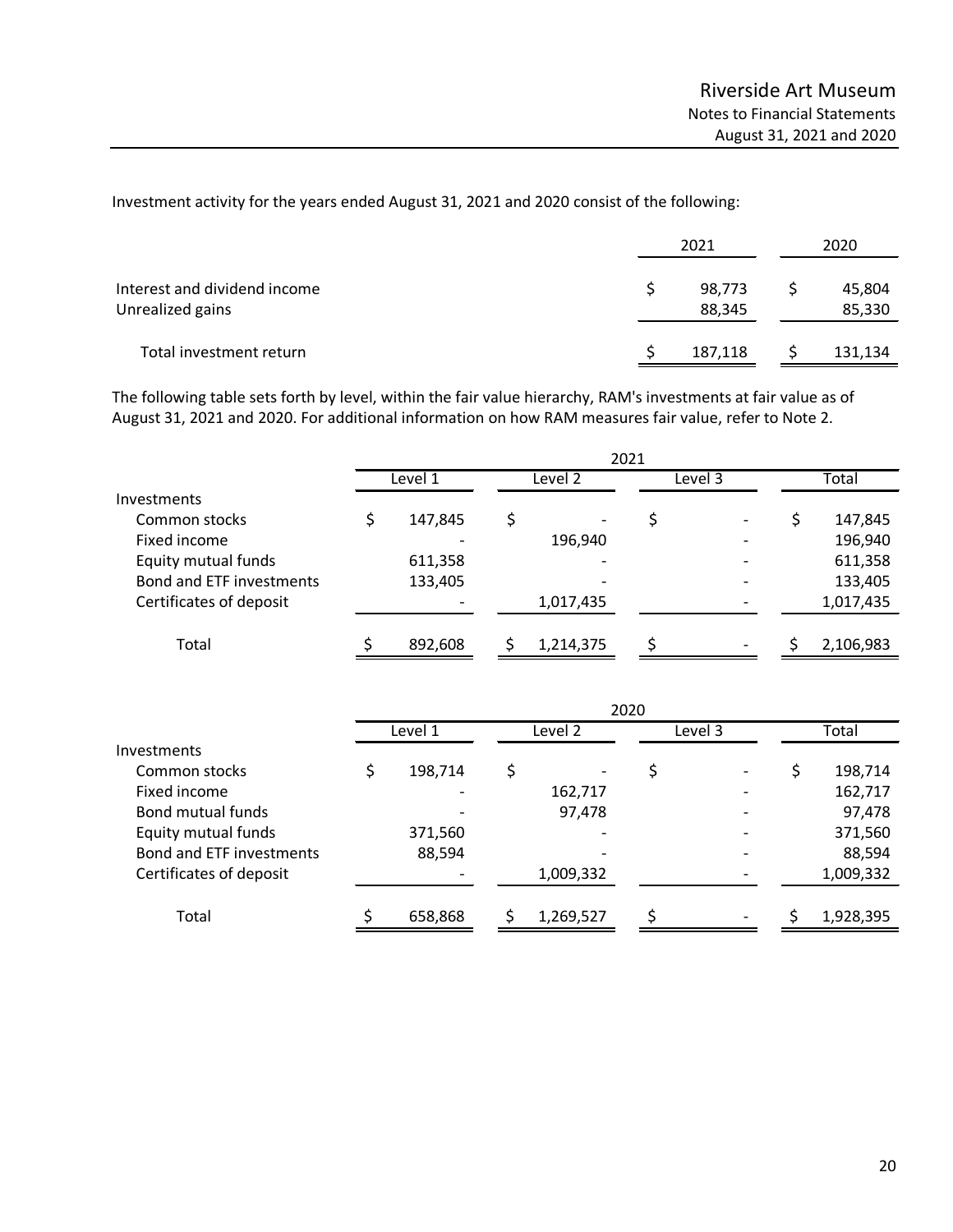### **Note 4 - Promises to Give and Grants Receivable**

Contributions and grants receivable represent donors' unconditional promises to give that have not yet been received. Promises to give and grants receivable as of August 31, 2021 and 2020 were estimated to be collected as follows:

#### **Promises to Give**

|                                                                           | 2021                    |    | 2020                 |  |  |
|---------------------------------------------------------------------------|-------------------------|----|----------------------|--|--|
| Receivable due in one year or less<br>Receivable due in two to five years | \$<br>457,110<br>99,057 | \$ | 264,961<br>437,548   |  |  |
| Less time value discount from 2.1% to 3.4%                                | 556,167<br>(13, 689)    |    | 702,509<br>(10, 260) |  |  |
| Net promises to give                                                      | 542,478                 | Ś  | 692,249              |  |  |
| <b>Grants Receivable</b>                                                  |                         |    |                      |  |  |
|                                                                           | 2021                    |    | 2020                 |  |  |

Receivable due in one year or less  $\frac{5}{5}$   $\frac{52,635}{5}$   $\frac{5}{5}$   $\frac{366,668}{5}$ 

# **Note 5 - Property and Equipment**

Property and equipment consists of the following as of August 31, 2021 and 2020:

|                                     | 2021         | 2020          |  |
|-------------------------------------|--------------|---------------|--|
| Land                                | \$<br>69,935 | \$<br>69,935  |  |
| Construction in progress            |              | 111,901       |  |
| <b>Buildings</b>                    | 2,850,923    | 2,732,352     |  |
| Furnishings, software and equipment | 392,578      | 387,078       |  |
|                                     | 3,313,436    | 3,301,266     |  |
| Less accumulated depreciation       | (2,505,545)  | (2,395,670)   |  |
| Total property and equipment, net   | 807,891      | \$<br>905,596 |  |

Depreciation expense, net of rental activities depreciation expense, for the years ended August 31, 2021 and 2020, was \$95,261 and \$90,779, respectively.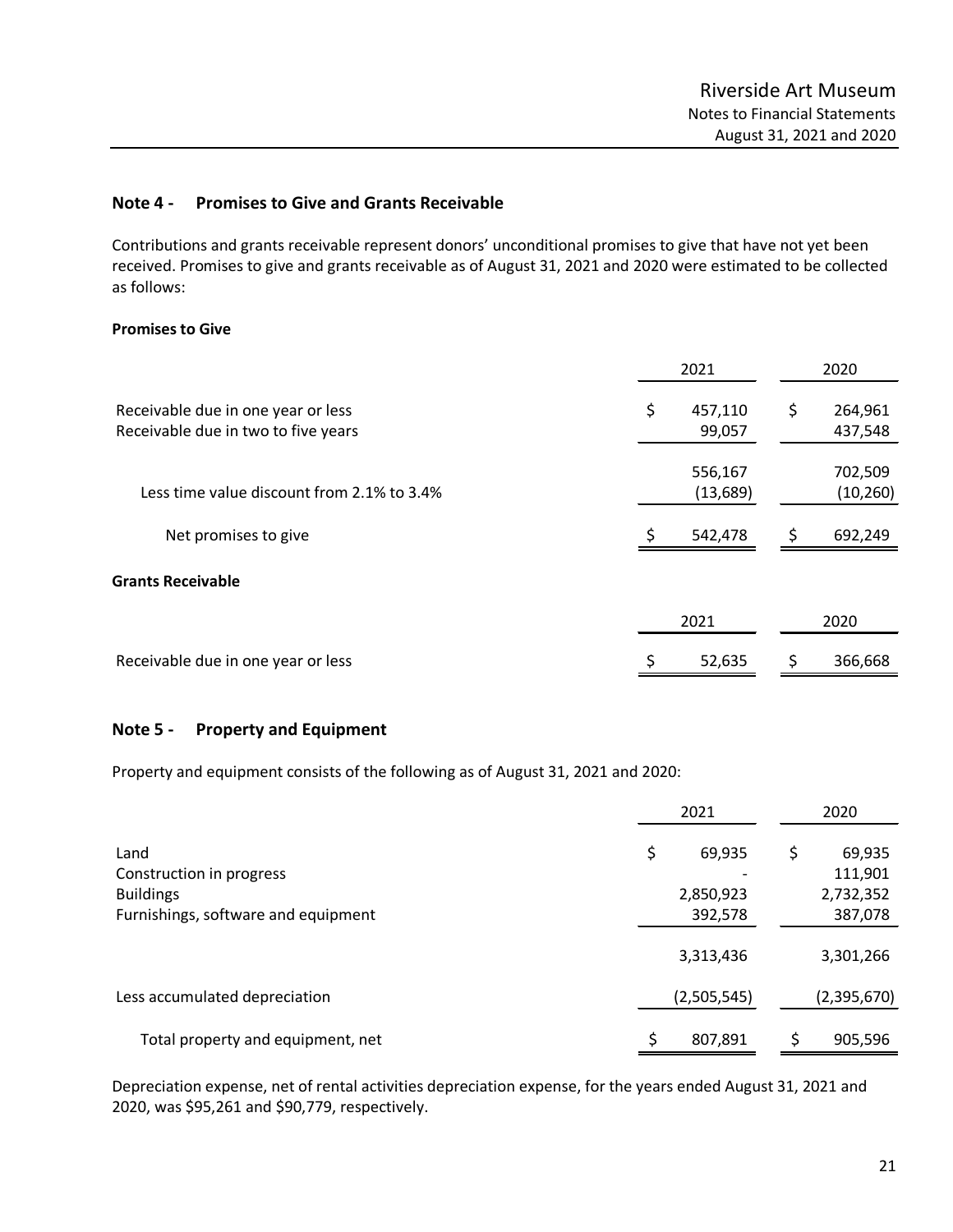## **Note 6 - Line of Credit**

RAM has a line of credit with Provident Savings Bank for \$75,000. The provisions of the line of credit require a security interest in the deposits held by Provident Savings Bank. The amount outstanding was \$65,000 for each of the years ended August 31, 2021 and 2020, with an effective interest rate of 2.15 percent for both years. The amount held as collateral for the line of credit at August 31, 2021 and 2020 was \$84,392 and \$84,310, respectively, and is classified as restricted cash and cash equivalents on the statements of financial position.

### **Note 7 - Liquidity and Availability**

Financial assets available for general expenditure, that is, without donor or other restrictions limiting their use, within one year of the statement of financial position date, comprise the following:

|                                                                  |    | 2021        | 2020            |
|------------------------------------------------------------------|----|-------------|-----------------|
| <b>Financial Assets</b>                                          |    |             |                 |
| Cash, cash equivalents and restricted cash and cash equivalents  | S. | 3,818,698   | \$<br>2,594,849 |
| Investments and restricted investments                           |    | 2,106,983   | 1,928,395       |
| Promises to give, net                                            |    | 542,478     | 692,249         |
| Grants receivable                                                |    | 52,635      | 366,668         |
| Other receivables                                                |    | 24,707      | 79,325          |
| Total financial assets                                           |    | 6,545,501   | 5,661,486       |
| Less amounts not available to be used within one year:           |    |             |                 |
| Net assets with donor restrictions for time or purpose           |    | (4,716,631) | (4, 164, 493)   |
| Net assets with donor restrictions of a perpetual nature         |    | (216, 305)  | (216, 305)      |
| Board designated reserve                                         |    | (78, 174)   | (78, 174)       |
| Amounts restricted as collateral for line of credit              |    | (84, 392)   | (84, 310)       |
| Add: net assets with time restrictions to be met within one year |    | 52,635      | 366,668         |
| Total financial assets not available to be used within one year  |    | (5,042,867) | (4, 176, 614)   |
| Total financial assets available to meet general expenditures    |    |             |                 |
| within one year of the statement of financial position date      |    | \$1,502,634 | 1,484,872       |

RAM's goal is to maintain 90 days of operating expenses. As part of this liquidity plan, excess cash is invested in money market accounts and certificates of deposits. In addition, RAM has a \$75,000 line of credit to meet cash flow needs, of which \$10,000 was available as of August 31, 2021.

RAM's endowment fund consists of two donor-restricted endowments that are not available for general expenditures. The income generated from the two donor-restricted endowments can be used for RAM's ongoing operations.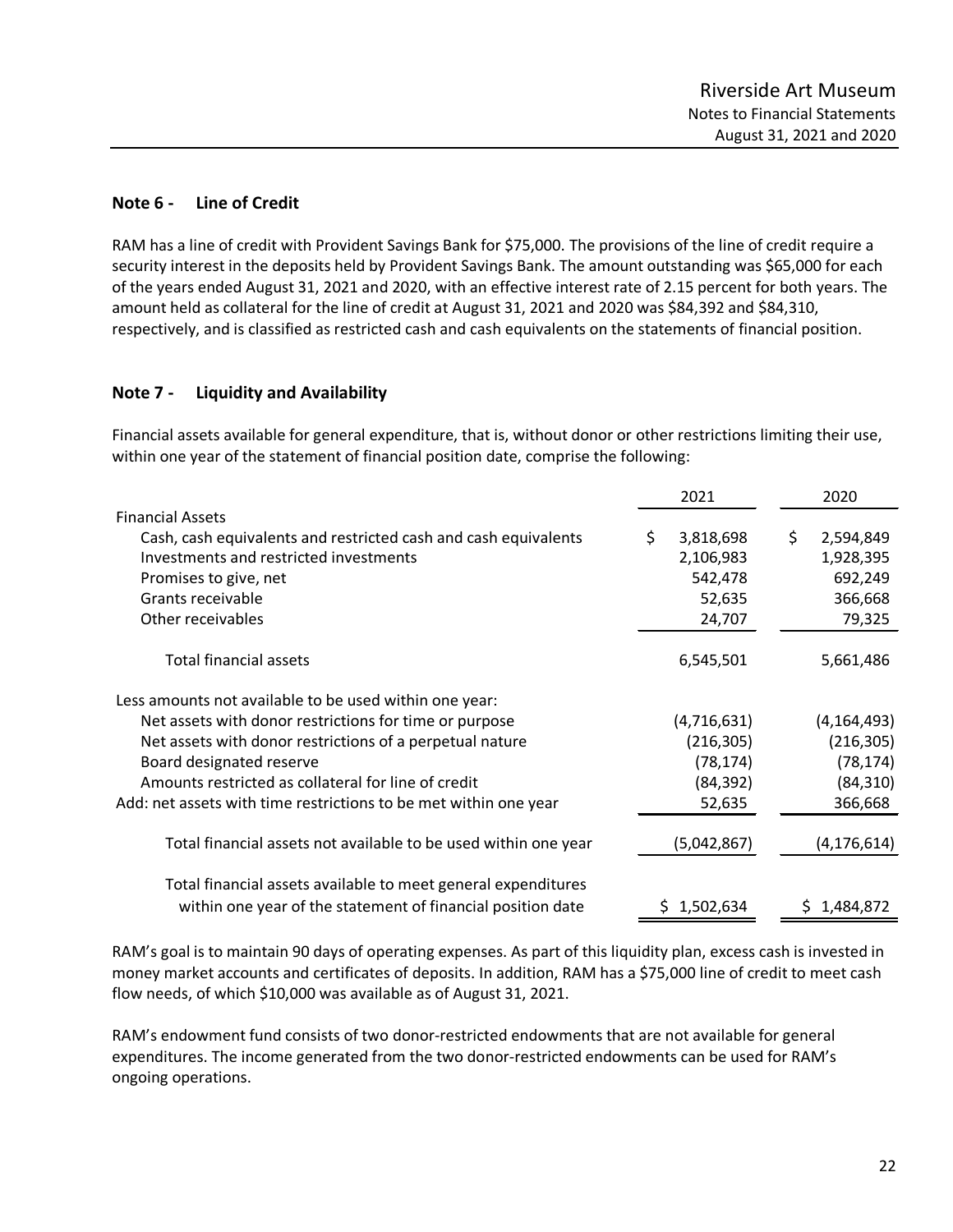## **Note 8 - Paycheck Protection Program (PPP) Notes Payable**

During 2020, RAM was granted a \$186,687 loan under the PPP administered by a Small Business Administration- (SBA) approved partner. The loan is uncollaterized and is fully guaranteed by the federal government. RAM initially recorded the amount received as a note payable and subsequently recorded forgiveness when the loan obligation was legally released by the SBA. RAM recognized \$188,886 of loan forgiveness income for the year ended August 31, 2021, which includes \$2,199 in forgiven interest expense.

On March 25, 2021, RAM was granted \$185,518 in a second draw PPP loan administered by an SBA-approved partner. The loan is uncollateralized and is fully guaranteed by the Federal government. RAM is eligible for loan forgiveness of up to 100% of the loan, upon meeting certain requirements. RAM has recorded a note payable and will record the forgiveness upon being legally released from the loan obligation by the SBA. RAM intends to apply for forgiveness of the second draw PPP loan in fiscal year 2022. RAM will be required to repay any remaining balance, plus interest accrued at 1 percent, in monthly payments over two years, once notified by the SBA-approved partner. As of August 31, 2021, no payments have been required to be made on the loan. As of the date of the report, no payments have been requested by the SBA-approved partner. The terms of the loan provide for customary events of default including, among other things, payment defaults, breach of representations and warranties, and insolvency events. The loan may be accelerated upon the occurrence of an event of default.

### **Note 9 - Net Assets without Donor Restrictions**

Net assets without donor restrictions for the years ended August 31, 2021 and 2020 are as follows:

|                                             | 2021                | 2020                |
|---------------------------------------------|---------------------|---------------------|
| Undesignated<br>Board-designated reserve    | 1,925,122<br>78,174 | 1,736,357<br>78,174 |
| Total net assets without donor restrictions | 2,003,296           | 1,814,531           |

The board-designated reserve consists of voluntary board-approved segregations of net assets for specific purposes, projects, or investments, and to provide funds to allow RAM to operate effectively despite reductions or curtailments of portions of its funding in the future.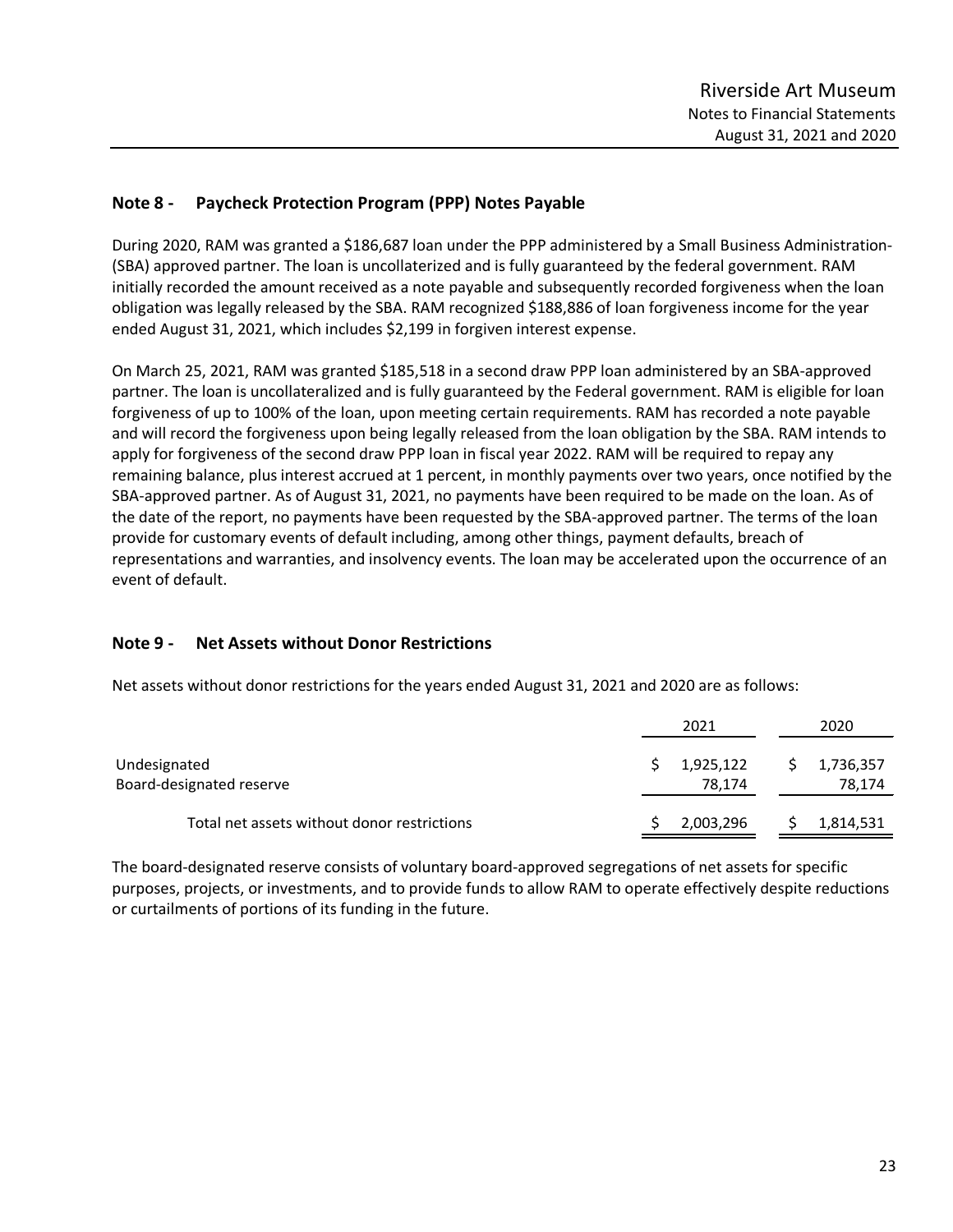### **Note 10 - Net Assets with Donor Restrictions**

Net assets with donor restrictions are restricted for the following purposes:

|                                                                                                        | 2021 |           | 2020          |  |
|--------------------------------------------------------------------------------------------------------|------|-----------|---------------|--|
| Subject to expenditure for specified purpose:                                                          |      |           |               |  |
| Unappropriated investment earnings                                                                     | \$   | 218,146   | \$<br>155,030 |  |
| Proceeds from which have been restricted by donors for:                                                |      |           |               |  |
| Law Library- for purchase of artwork                                                                   |      | 19,166    | 19,166        |  |
| The Cheech Center-to establish the center, including capital funds                                     |      | 3,574,544 | 3,078,253     |  |
| Grants and donor-restricted funds to be spent in subsequent years                                      |      | 864,236   | 882,721       |  |
| Jim Reed Memorial- for RAM signage                                                                     |      | 9,023     | 9,023         |  |
| Dottie Smith Scholarship- for youth art education scholarships                                         |      | 7,346     | 7,346         |  |
| Jackie Smith Memorial- for youth art education scholarships                                            |      | 4,675     | 4,675         |  |
| Dorothy Blunden Scholarship- for youth art education scholarships                                      |      | 2,700     | 2,700         |  |
| Littleworth Endowment earnings- for youth art education scholarships                                   |      | 16,795    | 5,579         |  |
| Endowments:                                                                                            |      |           |               |  |
| Perpetual in nature, earnings from which are subject to endowment<br>spending policy and appropriation |      |           |               |  |
| <b>Endowment Funds</b>                                                                                 |      | 184,070   | 184,070       |  |
| Littleworth Endowment- for youth art education scholarships                                            |      | 32,235    | 32,235        |  |
| Total net assets with donor restrictions                                                               |      | 4,932,936 | 4,380,798     |  |

Net assets released from donor restrictions during the years ended August 31, 2021 and 2020 consist of the following:

|                                                                                                 | 2021               | 2020 |                    |
|-------------------------------------------------------------------------------------------------|--------------------|------|--------------------|
| Satisfaction of purpose restrictions:<br>The Cheech Center<br>Grants and donor-restricted funds | 150,113<br>447.489 |      | 139,076<br>394,991 |
| Total                                                                                           | 597,602            |      | 534,067            |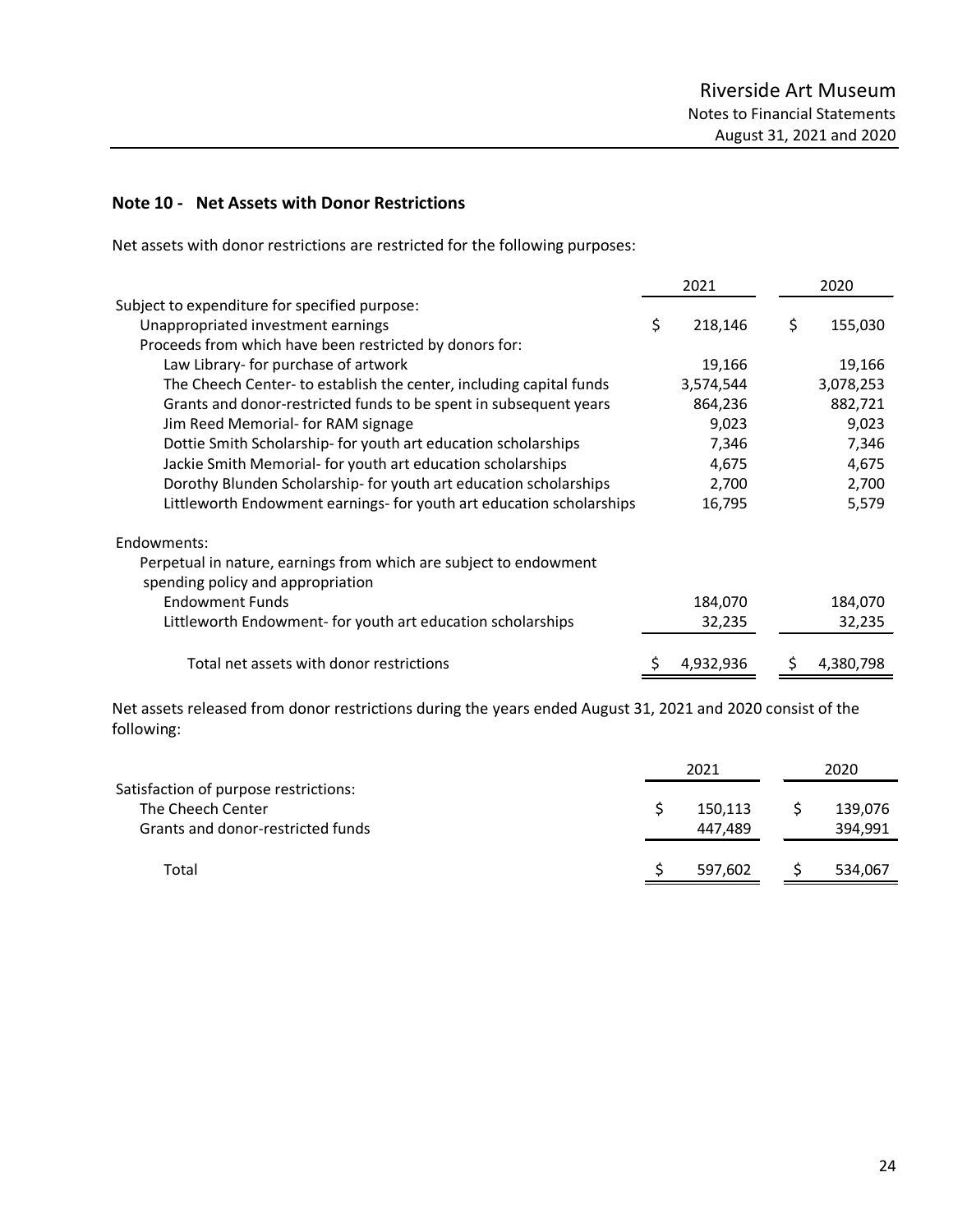## **Note 11 - Endowment**

RAM's endowment (the Endowment) consists of two individual funds established by donors to provide annual funding for specific activities and general operations.

RAM's Board of Trustees has interpreted the California Uniform Prudent Management of Institutional Funds Act (UPMIFA) as requiring the preservation of the fair value of the original gift as of the date of the donor-restricted endowment funds, unless there are explicit donor stipulations to the contrary. As a result of this interpretation, RAM retains in perpetuity (a) the original value of initial and subsequent gift amounts (including promises to give net of discount and allowance for doubtful accounts) donated to the Endowment and (b) any accumulations to the endowment made in accordance with the direction of the applicable donor gift instrument at the time the accumulation is added. Donor-restricted amounts not retained in perpetuity are subject to appropriation for expenditure by us in a manner consistent with the standard of prudence prescribed by UPMIFA. RAM considers the following factors in making a determination to appropriate or accumulate donor-restricted endowment funds:

- The duration and preservation of the fund
- The purposes of the organization and the donor-restricted endowment fund
- General economic conditions
- The possible effect of inflation and deflation
- The expected total return from income and the appreciation of investments
- Other resources of the organization
- The investment policies of the organization

As of August 31, 2021, endowment net asset composition by type of fund is as follows:

|                                                                               | With Donor<br><b>Restrictions</b> |
|-------------------------------------------------------------------------------|-----------------------------------|
| Donor-restricted endowment funds<br>Original donor-restricted gift amount and |                                   |
| amounts required to be maintained in perpetuity by donor                      |                                   |
| Endowment funds                                                               | \$<br>184,070                     |
| Littleworth Endowment                                                         | 32,235                            |
| With donor restrictions- maintained in perpetuity                             | 216,305                           |
| Unappropriated investment earnings                                            |                                   |
| Endowment funds- for general operations                                       | 218,146                           |
| Littleworth Endowment earnings- for youth art education scholarships          | 16,795                            |
| With donor restrictions- unappropriated investment earnings                   | 234,941                           |
| Total donor-restricted endowment funds                                        | 451.246                           |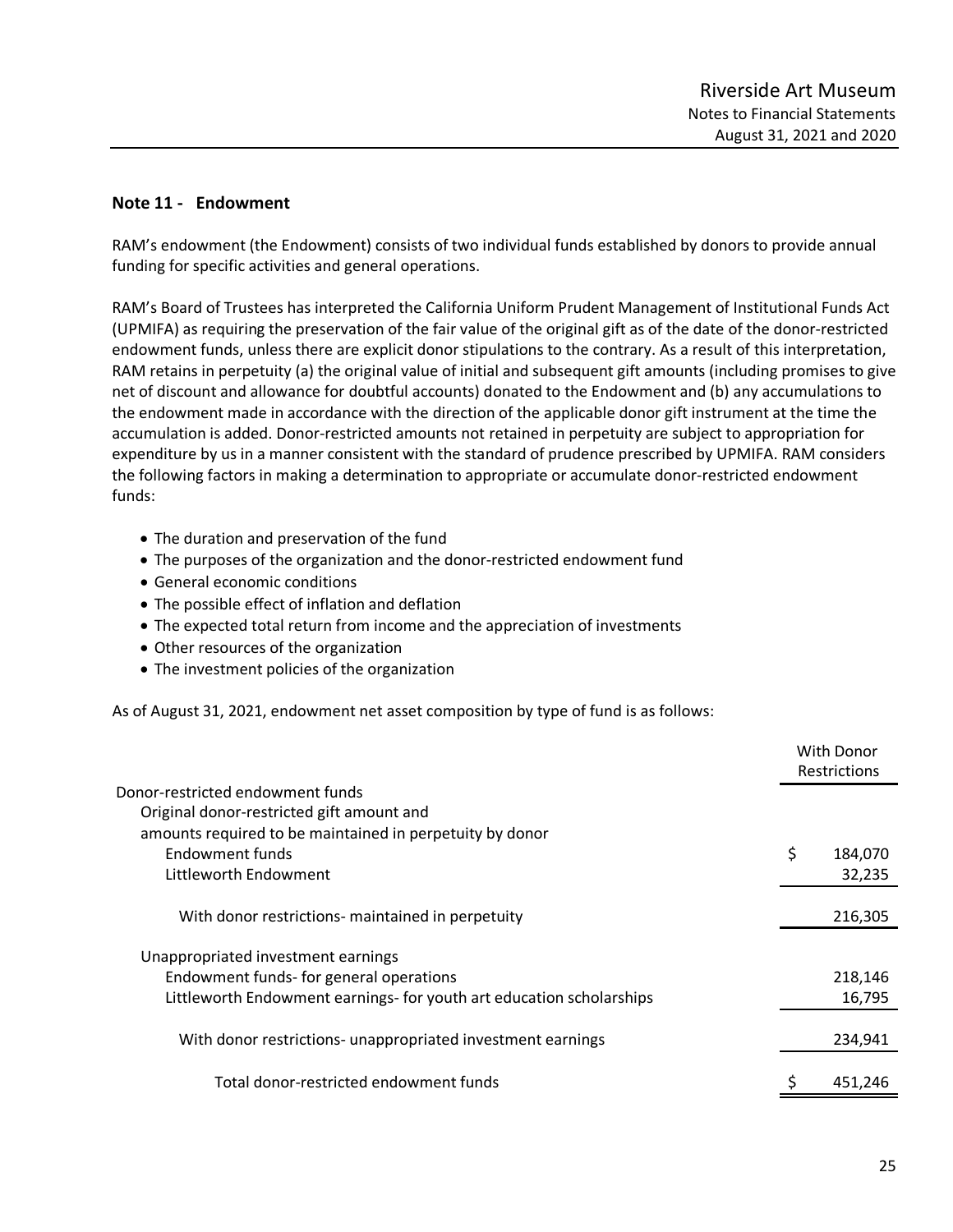As of August 31, 2020, endowment net asset composition by type of fund is as follows:

|                                                                      | <b>With Donor</b><br><b>Restrictions</b> |         |
|----------------------------------------------------------------------|------------------------------------------|---------|
| Donor-restricted endowment funds                                     |                                          |         |
| Original donor-restricted gift amount and                            |                                          |         |
| amounts required to be maintained in perpetuity by donor             |                                          |         |
| Endowment funds                                                      | \$                                       | 184,070 |
| Littleworth Endowment                                                |                                          | 32,235  |
| With donor restrictions- maintained in perpetuity                    |                                          | 216,305 |
| Unappropriated investment earnings                                   |                                          |         |
| Endowment funds- for general operations                              |                                          | 155,030 |
| Littleworth Endowment earnings- for youth art education scholarships |                                          | 5,579   |
| With donor restrictions- unappropriated investment earnings          |                                          | 160,609 |
| Total donor-restricted endowment funds                               | \$                                       | 376,914 |

From time to time, the fair value of assets associated with individual donor-restricted endowment funds may fall below the level that the donor or UPMIFA requires RAM to retain as a fund of perpetual duration. In accordance with GAAP, deficiencies of this nature are reported in donor-restricted net assets, when applicable.

RAM has adopted investment and spending policies for endowment assets that attempt to provide a predictable stream of funding to programs supported by its endowment while seeking to maintain the purchasing power of the endowment assets. Endowment assets include those assets of donor-restricted funds that RAM must hold in perpetuity or for a donor-specified period(s). Under this policy, as approved by the Board of Trustees, the endowment assets are invested in a manner that is intended to preserve the real (i.e., inflation-adjusted) purchasing power of the endowment, and are restricted to investments in certificates of deposit, passbook and money market accounts, and mutual funds. Actual returns in any given year will vary due to market fluctuations.

To satisfy its long-term rate-of-return objectives, RAM relies on a total return strategy in which investment returns are achieved through both capital appreciation (realized and unrealized) and current yield (interest and dividends). RAM targets a diversified asset allocation that places a greater emphasis on equity-based investments to achieve its long-term return objectives within prudent risk constraints.

Changes in Endowment net assets for the year ended August 31, 2021 is as follows:

|                                                                   |  | With Donor<br>Restrictions |                   |  |  |
|-------------------------------------------------------------------|--|----------------------------|-------------------|--|--|
| Endowment net assets, beginning of year<br>Investment return, net |  |                            | 376,914<br>74,332 |  |  |
| Endowment net assets, end of year                                 |  |                            | 451,246           |  |  |